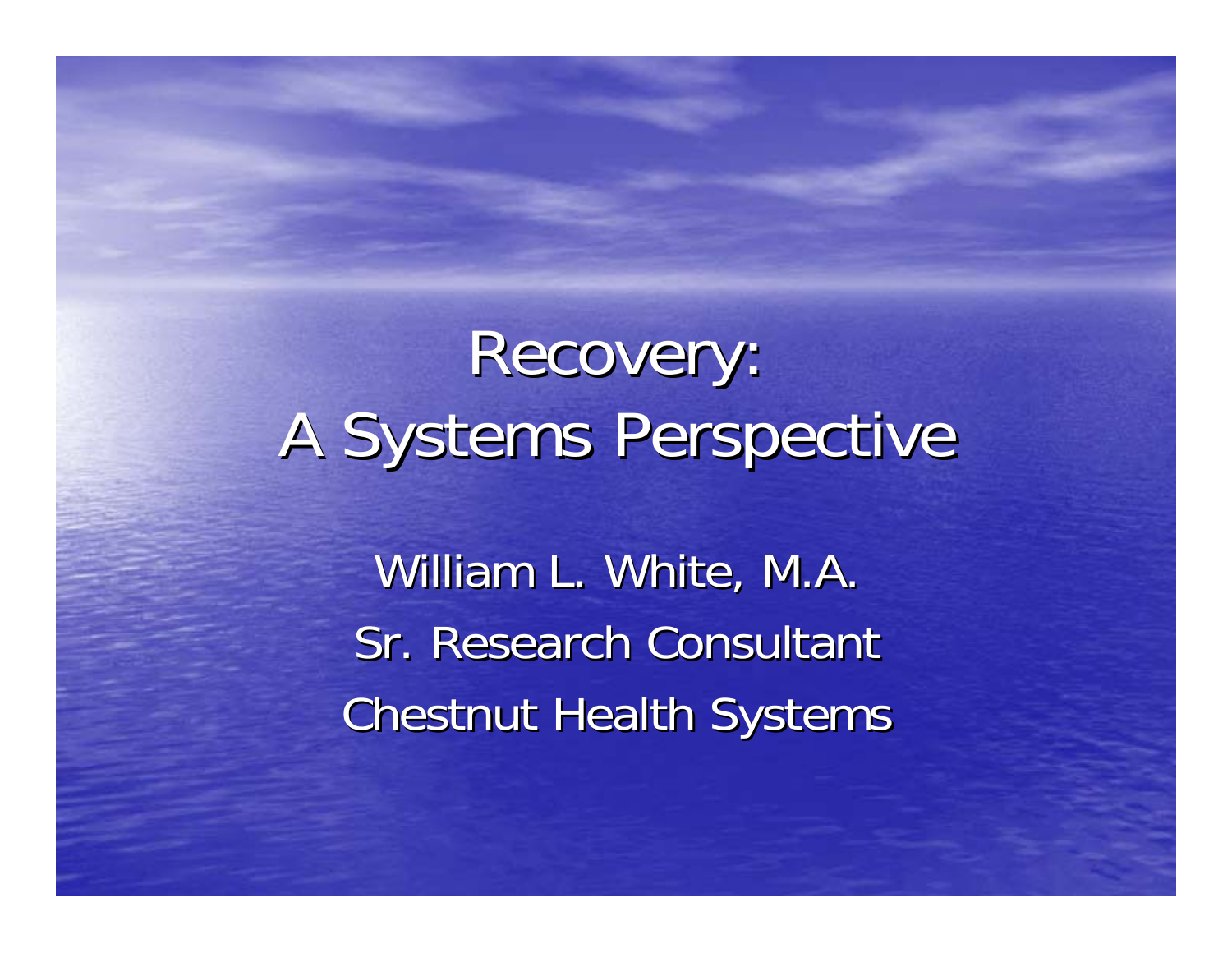#### Presentation Goals

1. Highlight the emergence of recovery as an organizing paradigm for the addiction treatment field

2. Outline how frontline service practices are changing as systems of care & local addiction changing as systems of care & local addiction treatment programs shift from an acute care (AC) model of intervention to a model of (AC) model of intervention to a model of sustained recovery management (RM)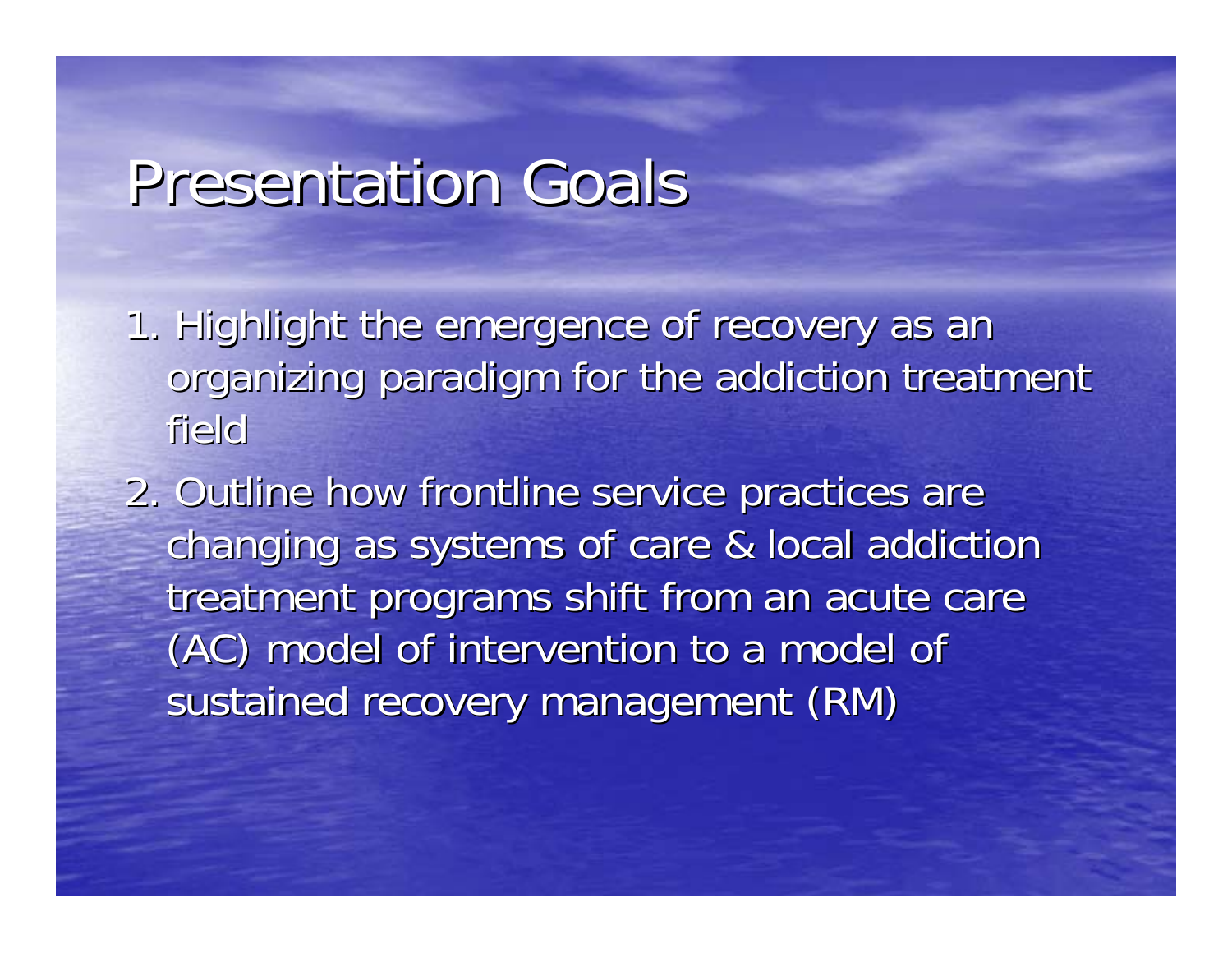#### Perspective

- •40 years in treatment field 40 years in treatment field
- Work in addictions research institute for past 22 years
- Consultant to pioneer ROSC/RM implementation sites, e.g., CT and Philadelphia
- Work with recovery community organizations on development of P-BRSS
- Special thanks to Dr. Arthur Evans & City of Philadelphia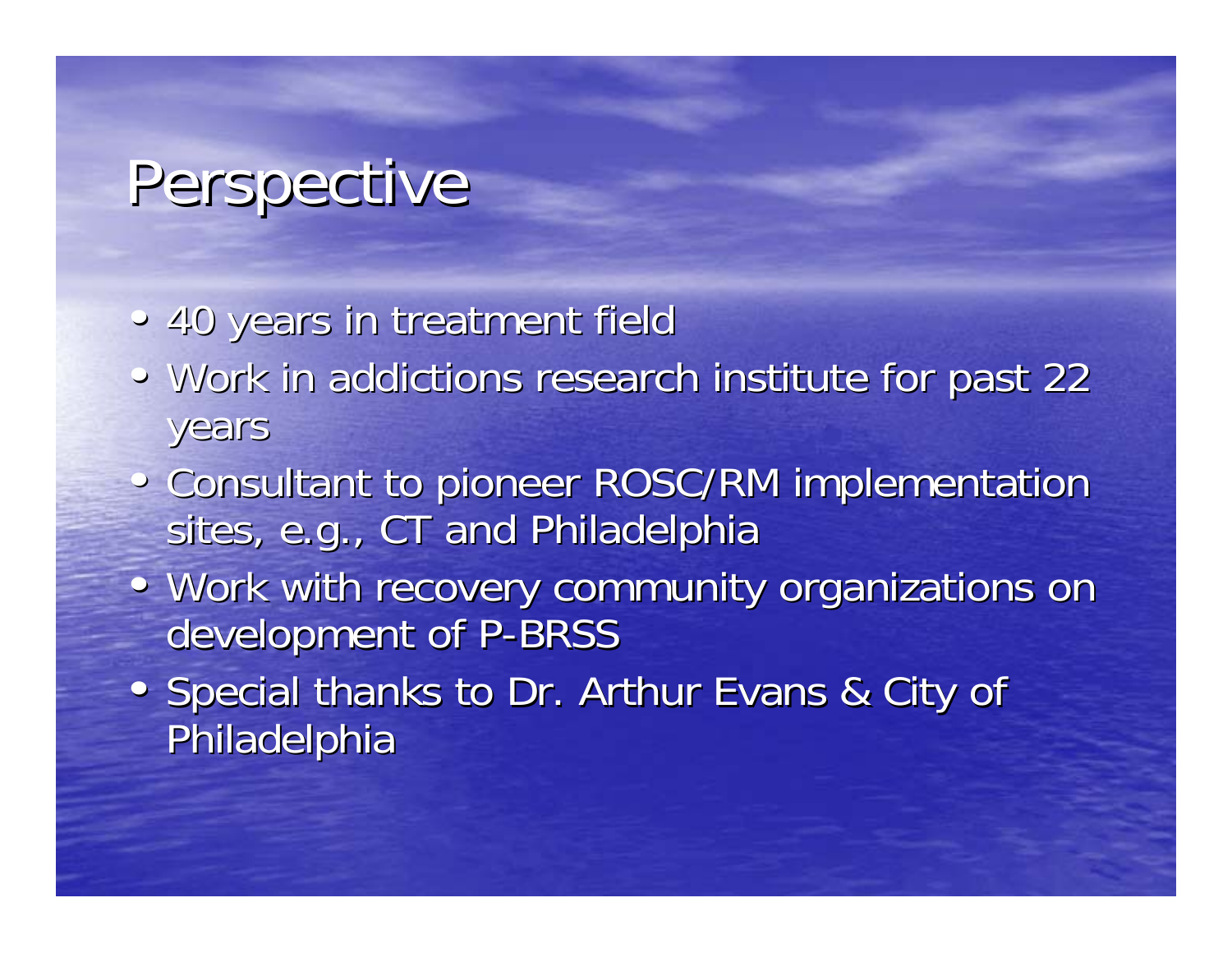### A Recovery Revolution?

- Growth & Diversification of American Communities of Recovery
- Recovery Community Institution Building
- A New Recovery Advocacy Movement
- Calls to Reconnect Treatment to the More Enduring Process of Personal/Family Recovery
- Shift from Pathology and Intervention Paradigms to a Recovery Paradigm

White, 2004, 2005, 2006, 2007, in press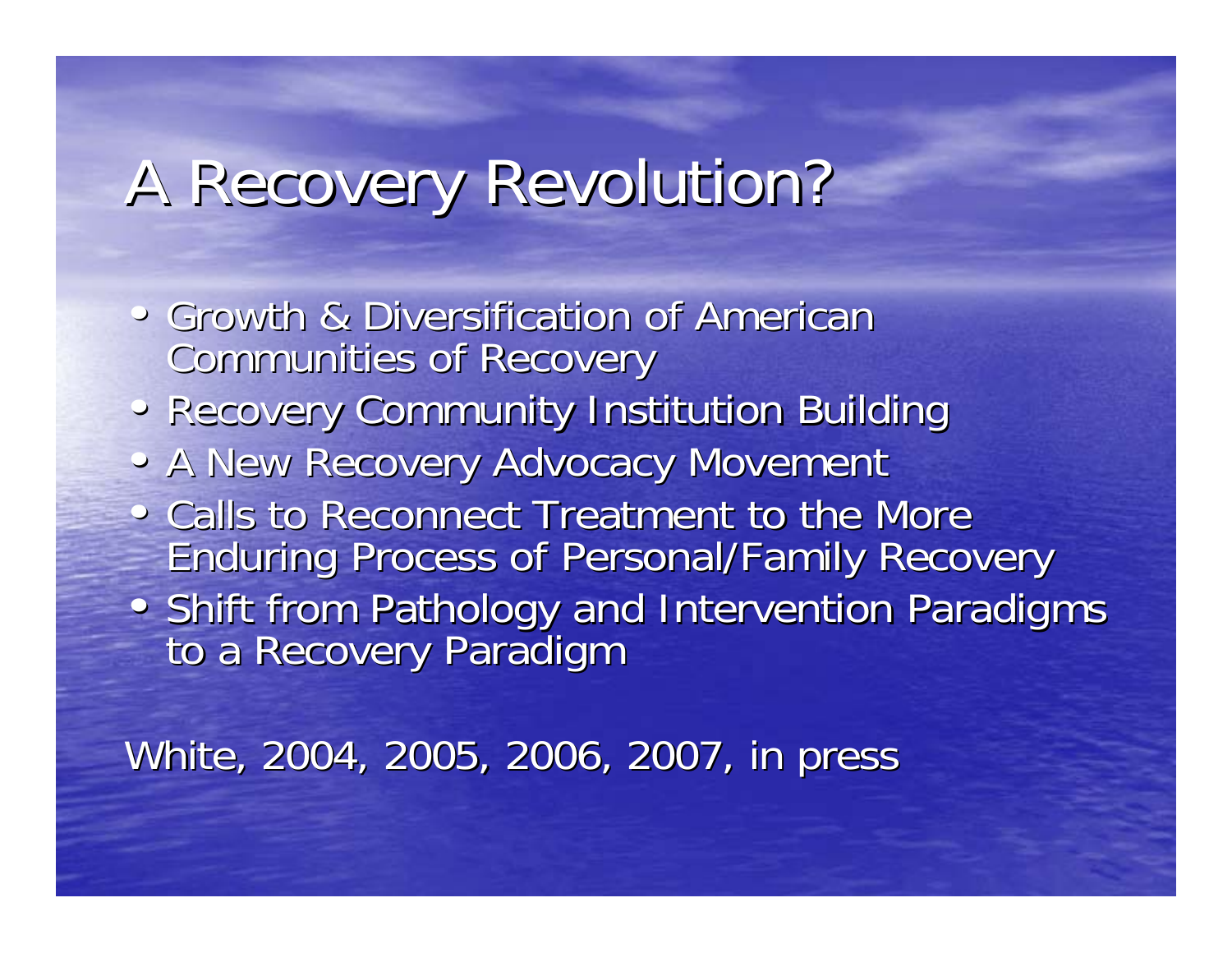### Signs of a Paradigm Shift

- Science Science-based conceptualizations of addiction as<br>a chronic disorder (Hser, et al, 1997; McLellan et<br>al, 2000; Dennis & Scott, 2007)
- Accumulation of systems performance data on<br>limitations of acute care (AC) model of addiction<br>treatment (White, in press)
- Recovery as an organizing construct for<br>behavioral health care policies & programs (e.g.,<br>IOM, 2006; CSAT's RCSP & ATR programs)
- $\blacksquare$ • "Recovery-focused systems transformation"<br>efforts (Clark, 2007; Kirk, 2007; Evans, 2007)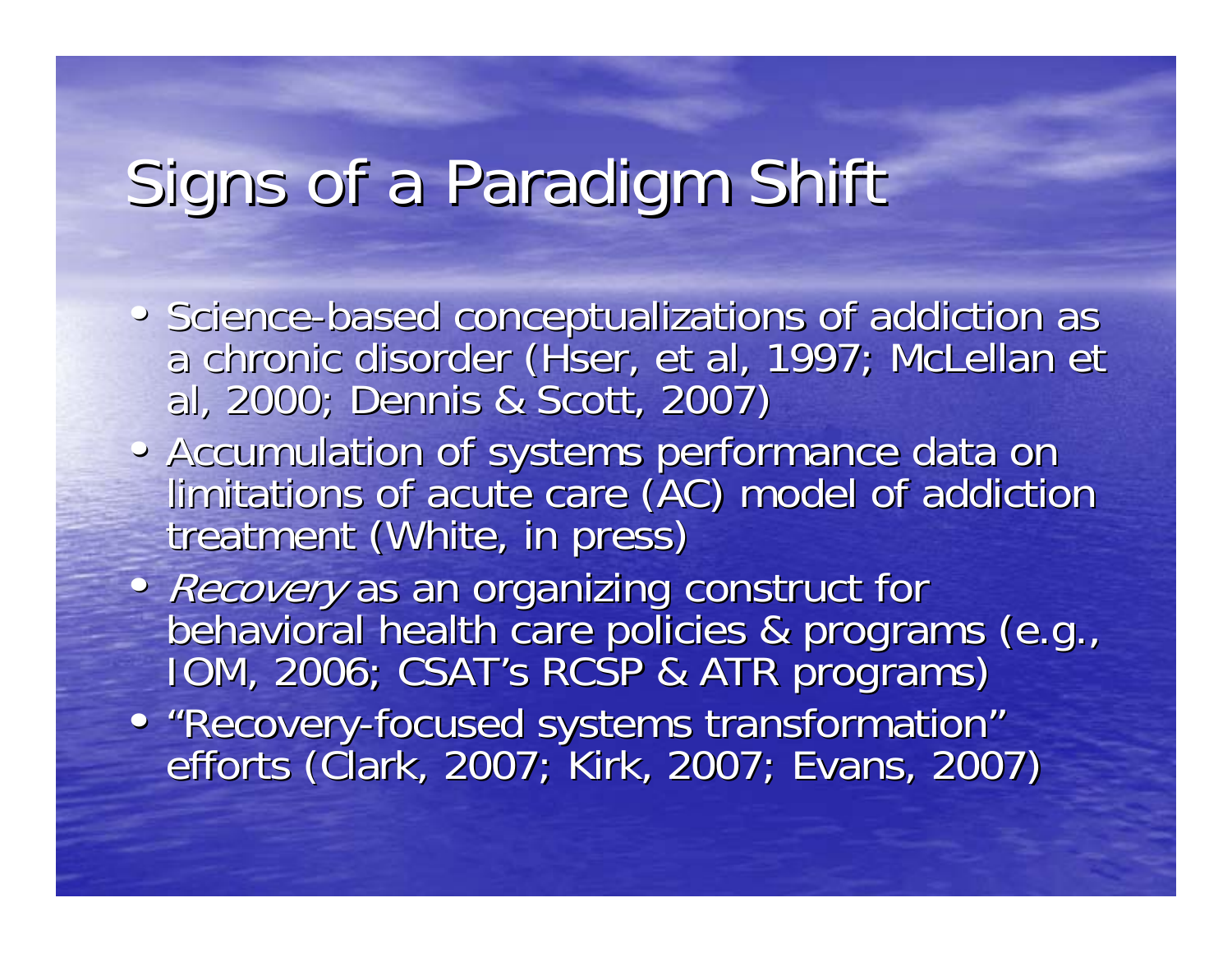### Signs of a Paradigm Shift

- Calls for a recovery-focused research agenda (White, 2000; White & Godley, 2007)
- A new and newly nuanced language, e.g., efforts to define recovery, recovery-oriented systems of care (ROSC), and recovery management (RM) (e.g., Journal of Substance Abuse Treatment 23(3), 2007)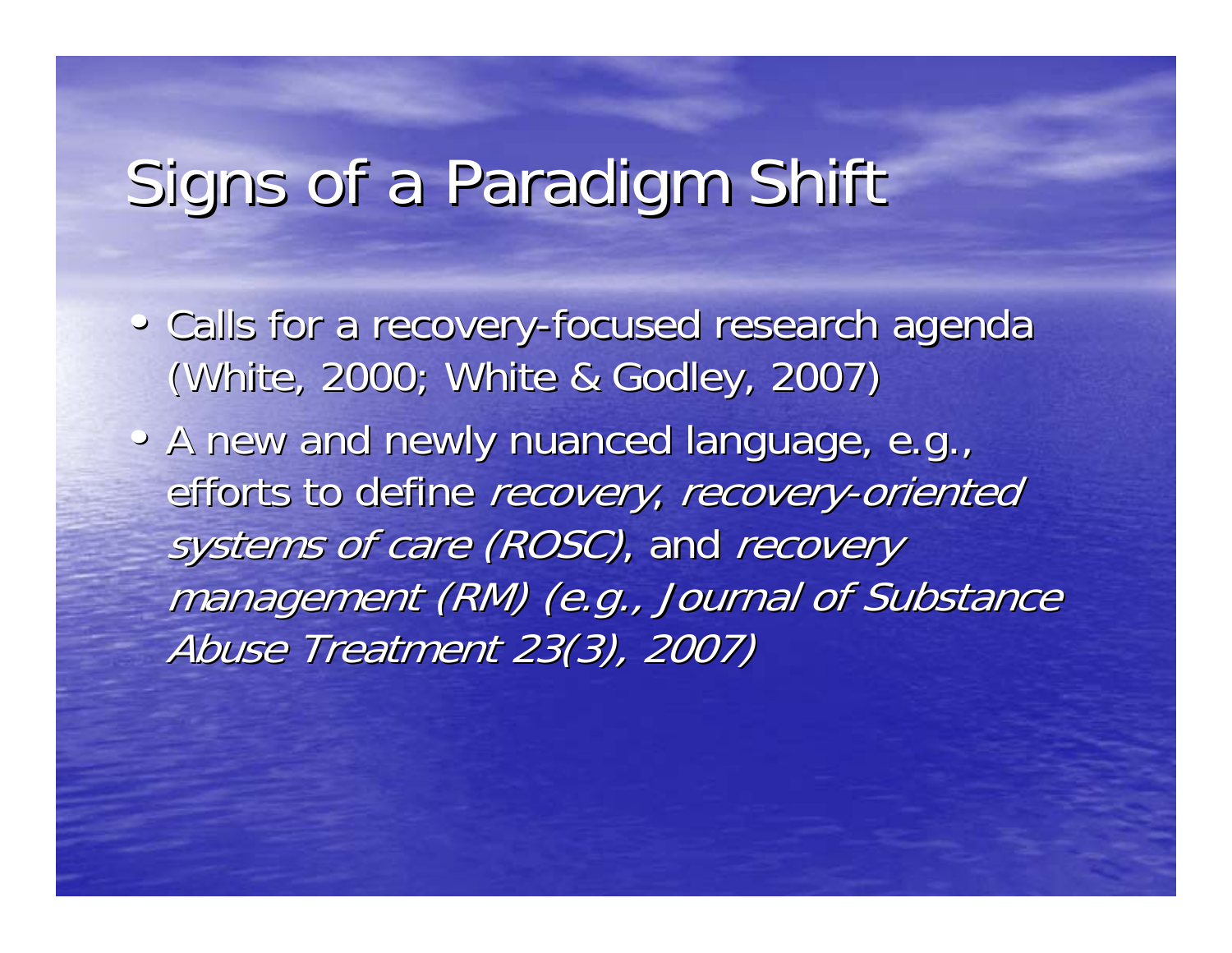#### Recovery-oriented Systems of Care

Recovery-oriented systems of care (ROSC) are networks of formal and informal are networks of formal and informal services developed and mobilized to sustain long-term recovery for individuals and families impacted by severe substance use disorders. The system in ROSC is not a treatment agency but a macro level organization of a community, a state or a nation.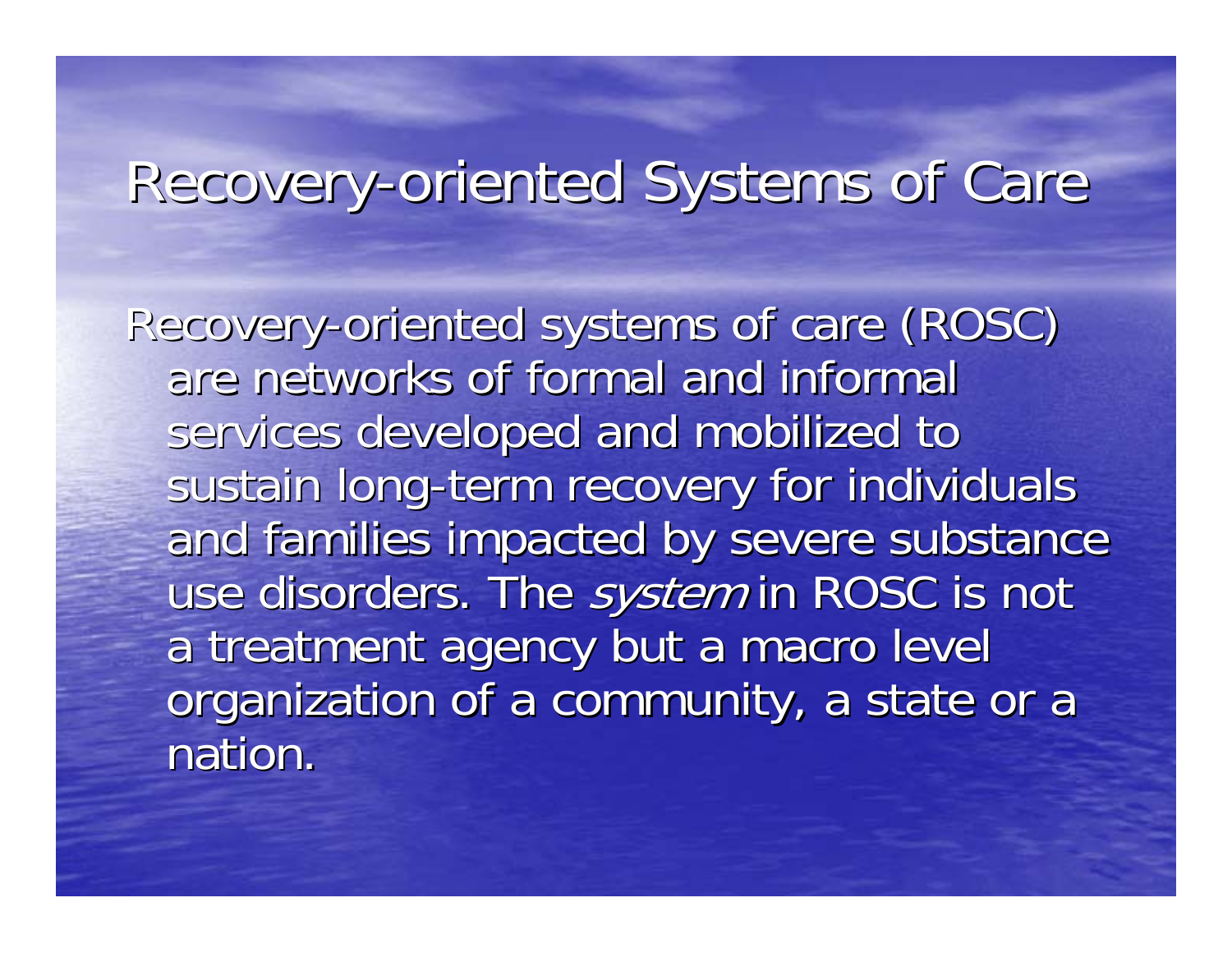#### Recovery Management

"Recovery management" (RM) is a philosophical framework for organizing addiction treatment services to provide pre-recovery identification and engagement, recovery initiation and stabilization, long-term recovery maintenance, and quality of life enhancement for individuals and families affected by severe substance use disorders.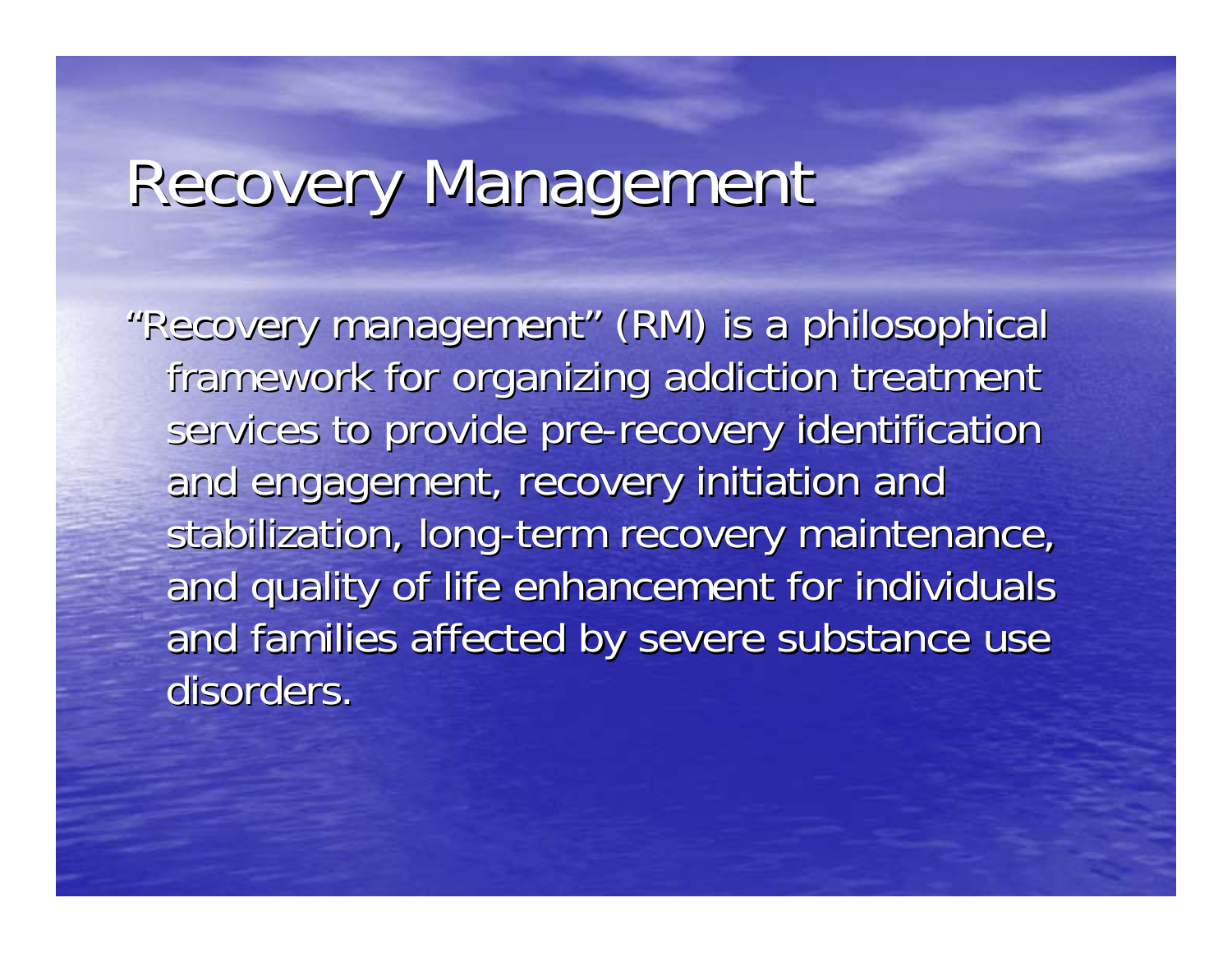ROSC & RM implementation hinges on 3 macro and micro spheres of system performance.

1. National, State and Local Infrastructure Strength and Adaptive Capacity 2. Recovery-focused Service Process Measures, e.g., Attraction, Access, Service<br>Scope/Quality/Duration, etc. 3. Long-term Recovery Outcome Measures

See Summary Table in Executive Summary of<br>Forthcoming Monograph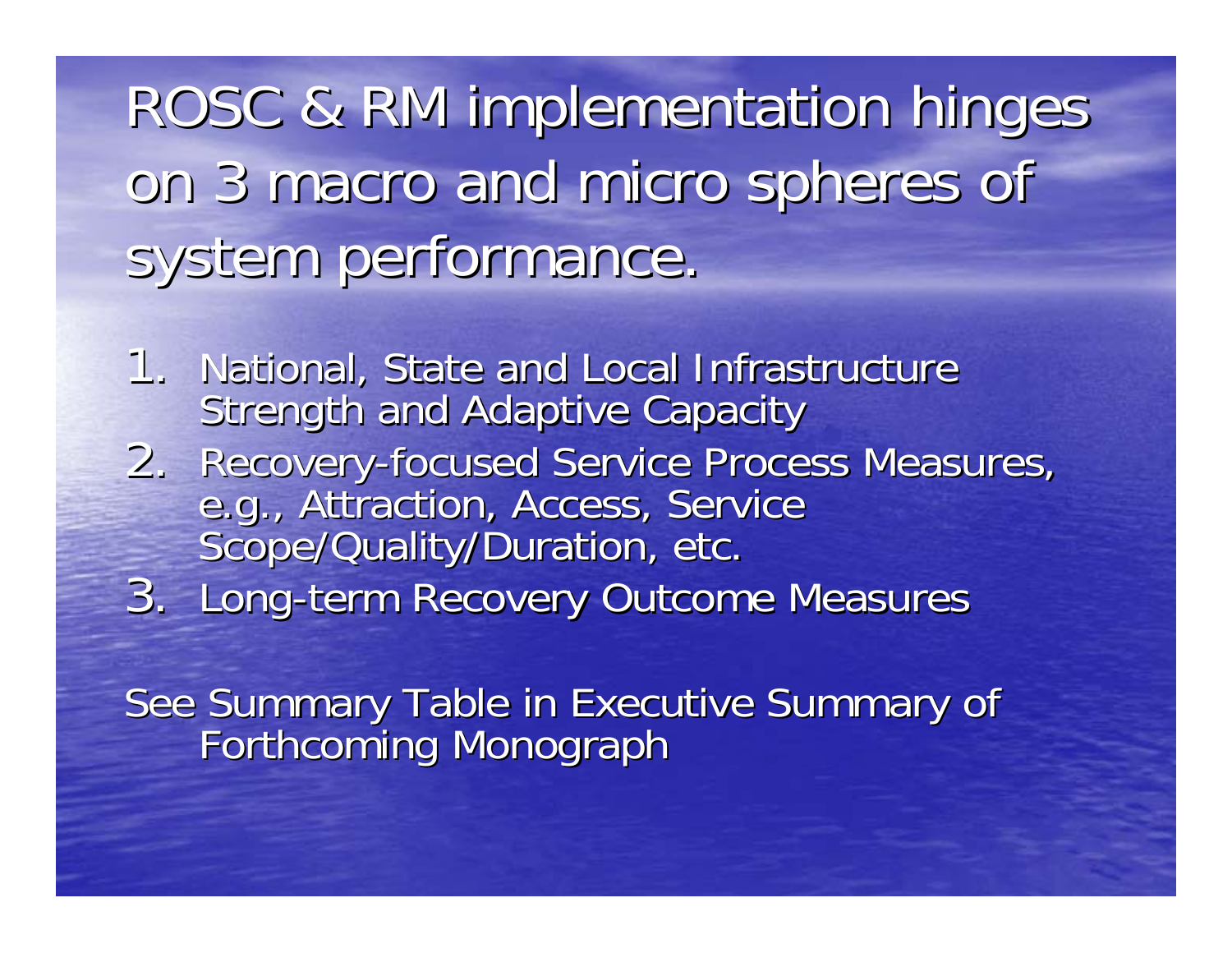### The Prevailing Acute Care Model The Prevailing Acute Care Model

- An encapsulated set of specialized service activities (assess, admit, treat, discharge, terminate the service relationship).
- A professional expert drives the process.
- Services transpire over a short (and ever- shorter) period of time.
- Individual/family/community is given impression at discharge ("graduation") that recovery is now self-sustainable without ongoing professional assistance (White & McLellan, in press).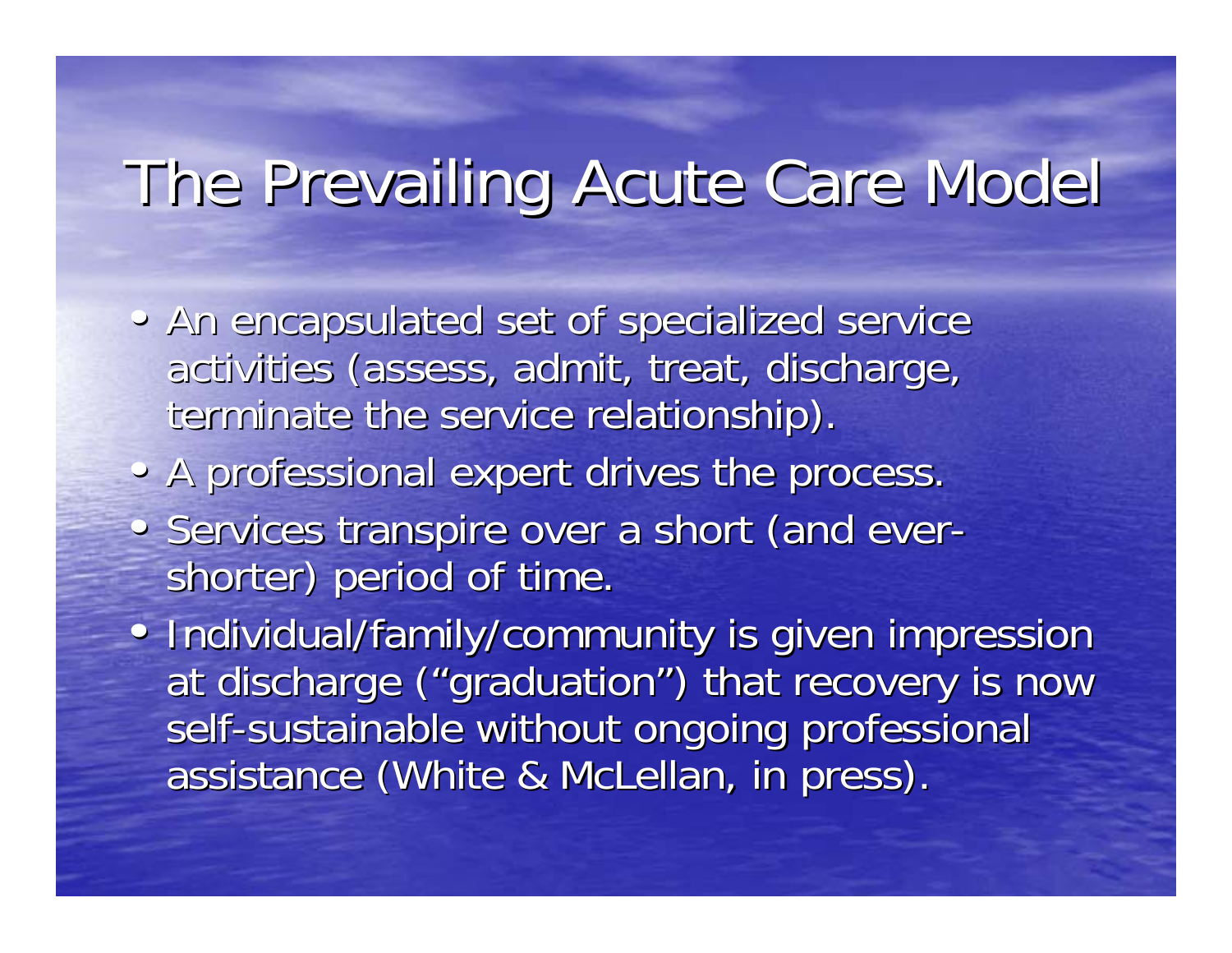## Treatment (Acute Care Model) Treatment (Acute Care Model) Works!

Post-Tx remissions one-third, AOD use decreases by 87% following Tx, & substance-related problems decrease by 60% following Tx (Miller, et al, 2001). Lives of individuals and families transformed by addiction treatment.

Treatment Works, BUT...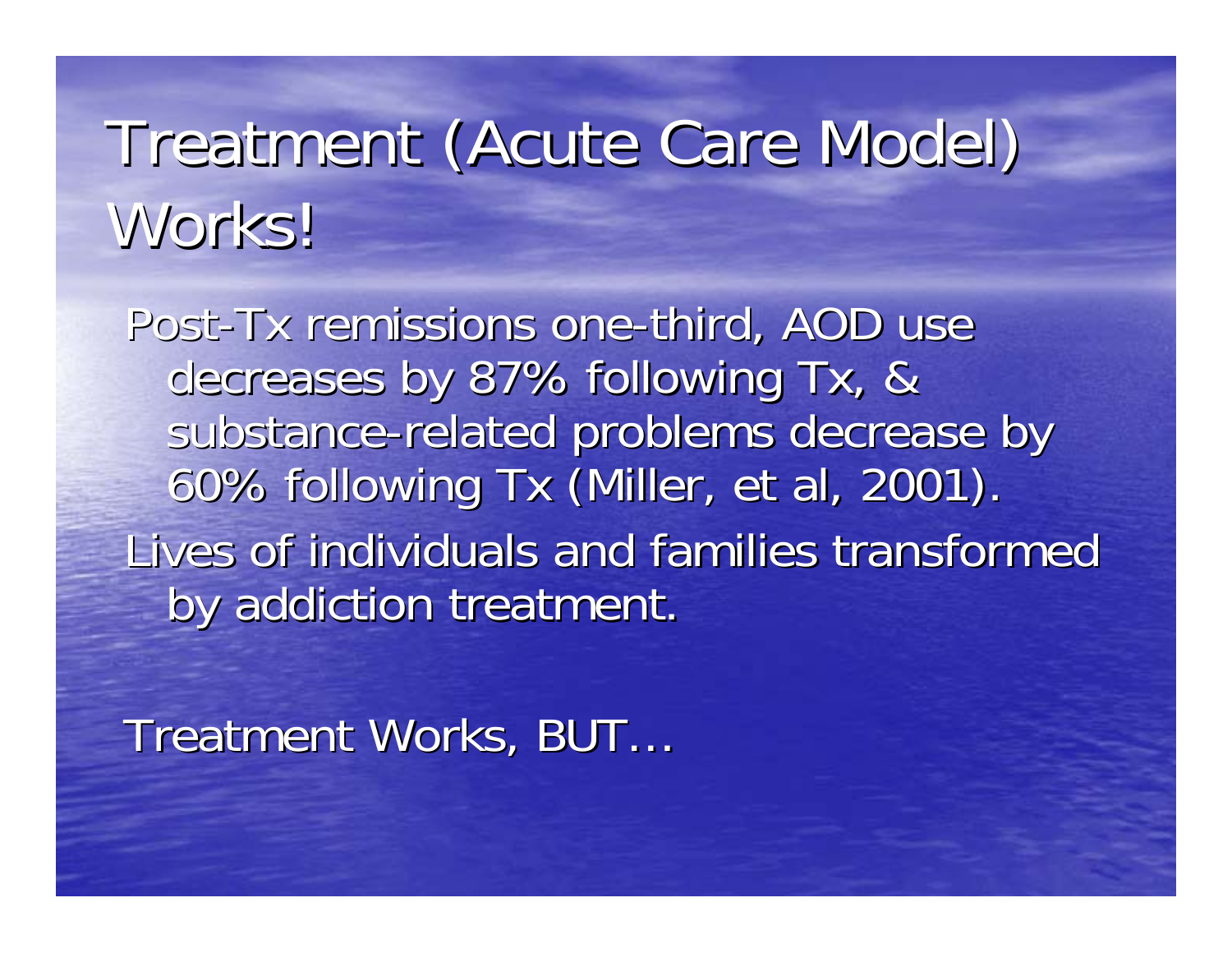#### AC & RM Model Review

Comparison on 10 key dimensions of service design and performance • AC Model Vulnerability • • How RM Models are Addressing Each **Area of Vulnerability**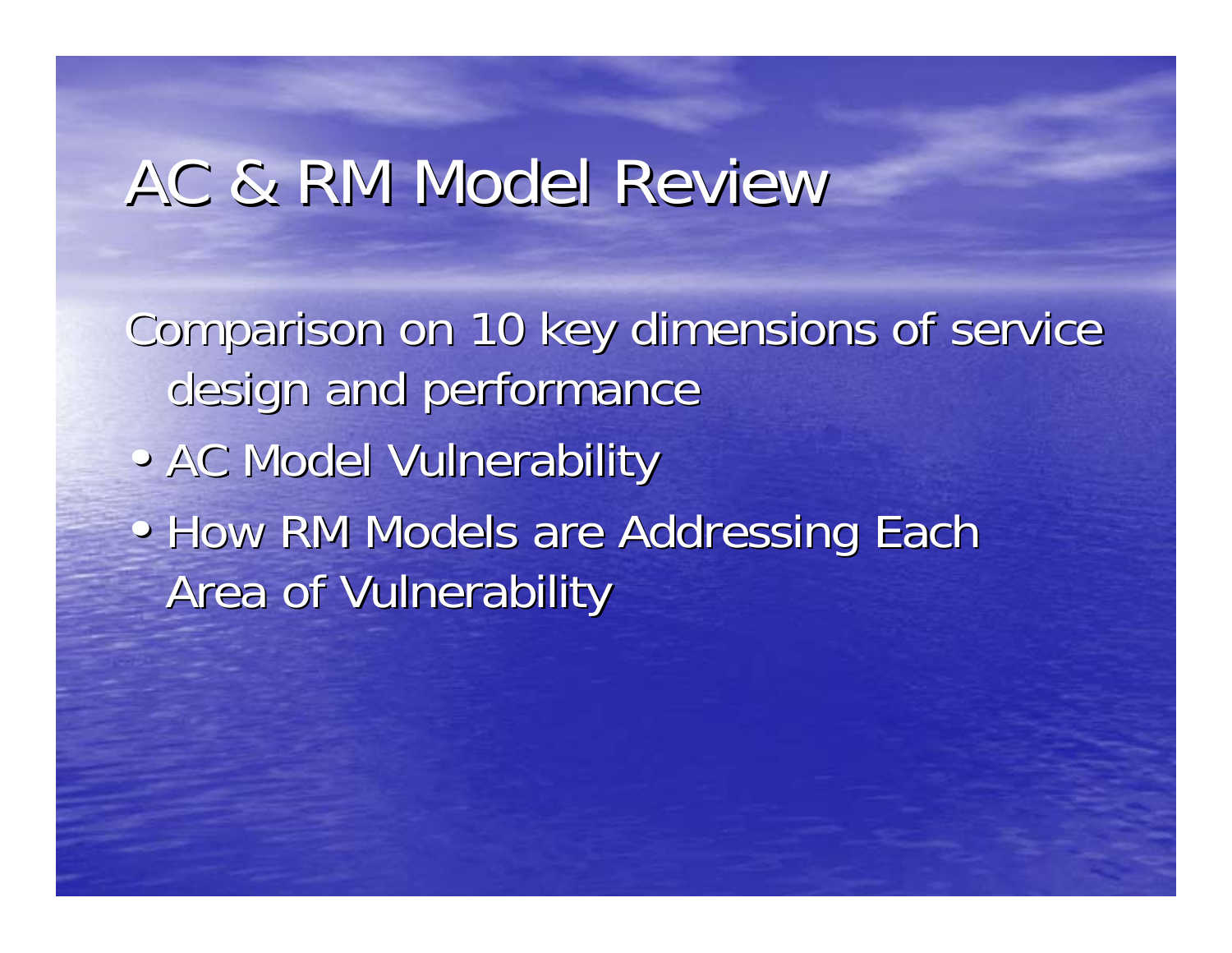#### 1. AC Model Vulnerability: 1. AC Model Vulnerability: Attraction

Only 10% of those needing treatment received it in 2002 (Substance Abuse and Mental Health Services Administration, 2003); only 25% will receive such services 2003); only 25% will receive such services in their lifetime (Dawson, et al, 2005).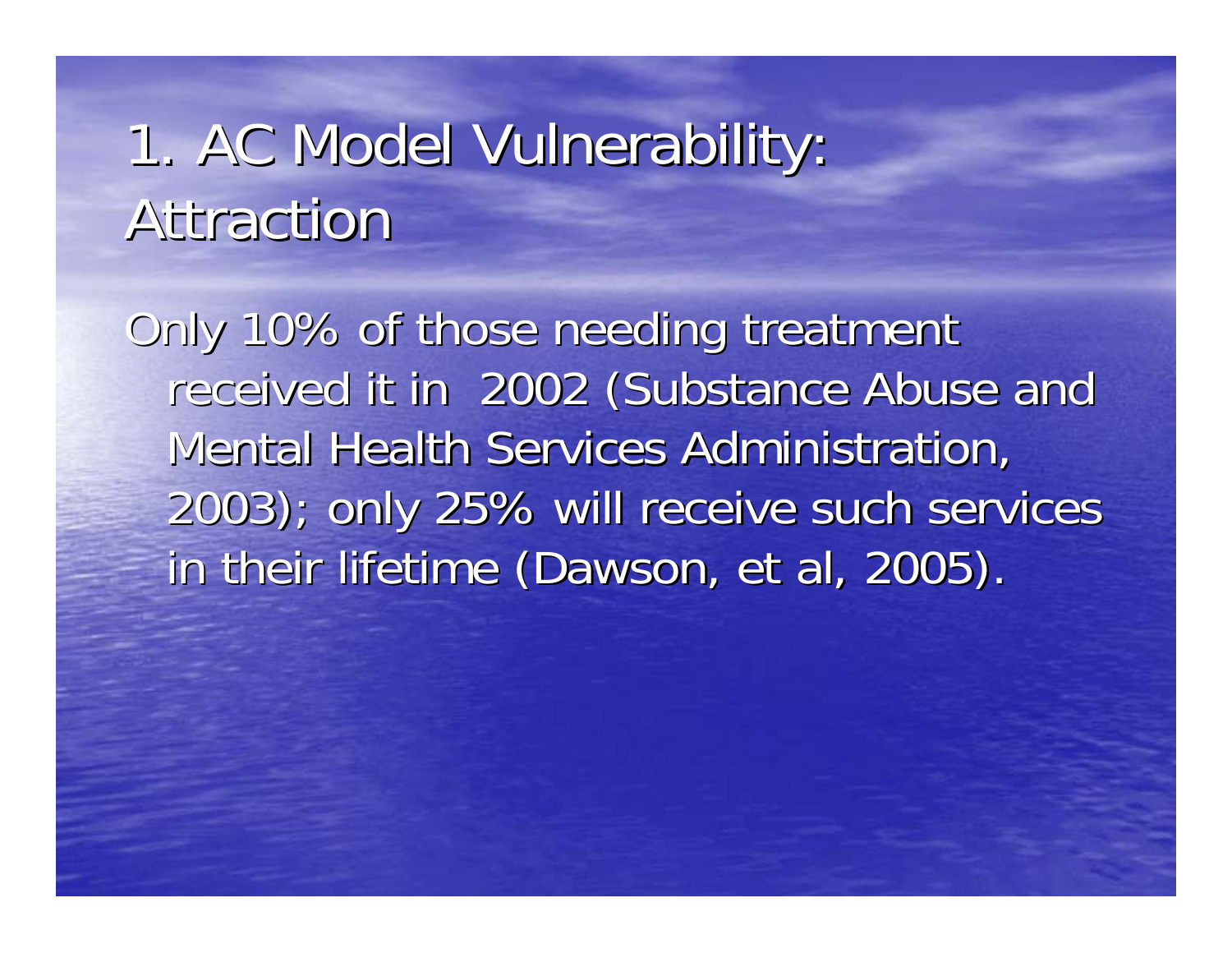#### Why People Who Need it Don't Seek Treatment

- Perception of the Problem, e.g., isn't that bad.
- **Perception of Self, e.g., should be able to Perception of Self, e.g., should be able to handle this on my own. handle this on my own.**
- Perception of Treatment, e.g., ineffective,<br>**unaffordable, inaccessible or "for losers" "**
- •**Perception of Others, e.g., fear of stigma Perception of Others, e.g., fear of stigma and discrimination and discrimination**

Source: Cunningham, et, al, 1993; Grant 1997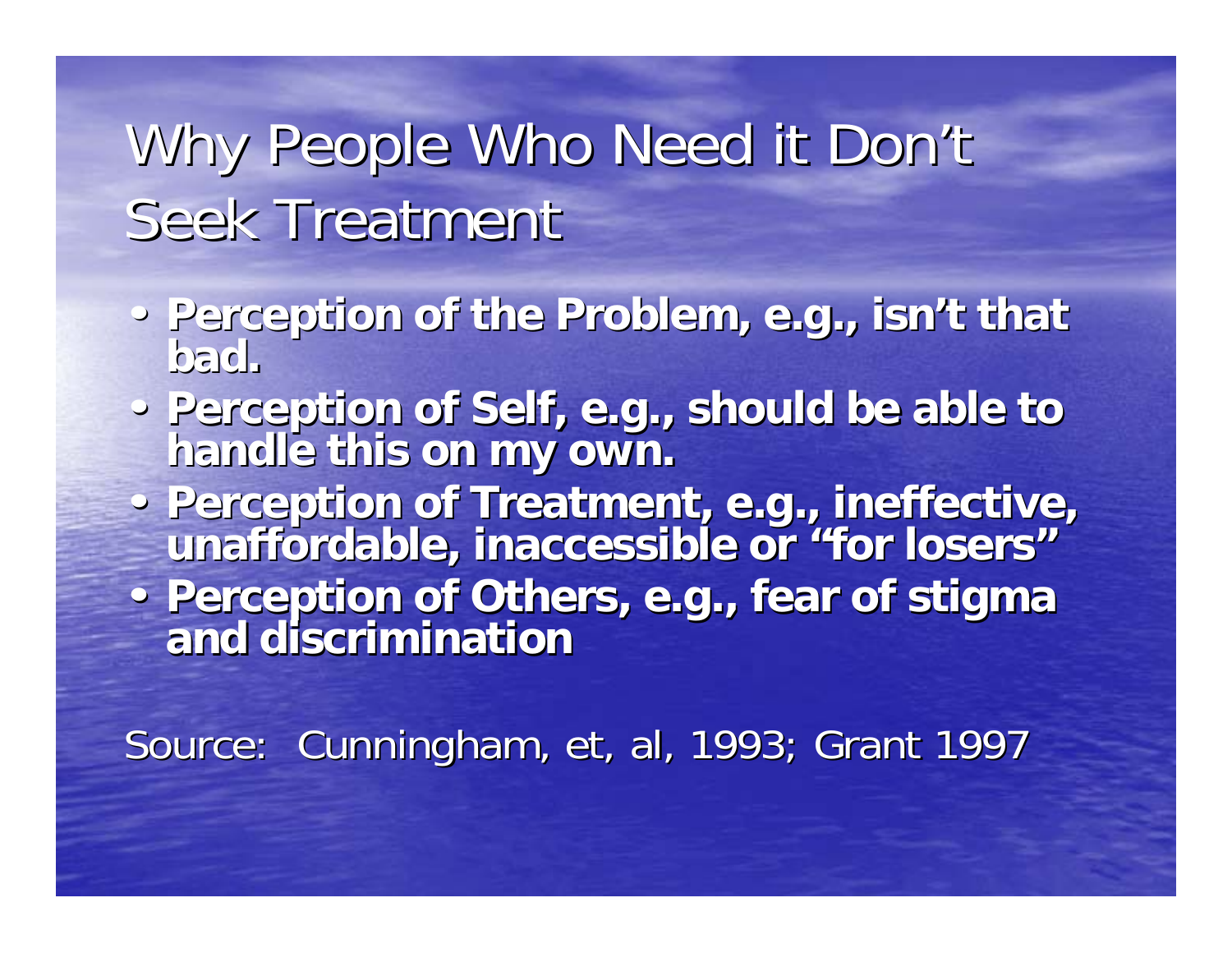#### Coercion vs. Choice

The majority of people who do enter treatment do so at late stages of problem severity/complexity and under external coercion (SAMHSA, 2002). The AC model does not voluntarily attract the majority of individuals who meet diagnostic criteria for a substance use disorder.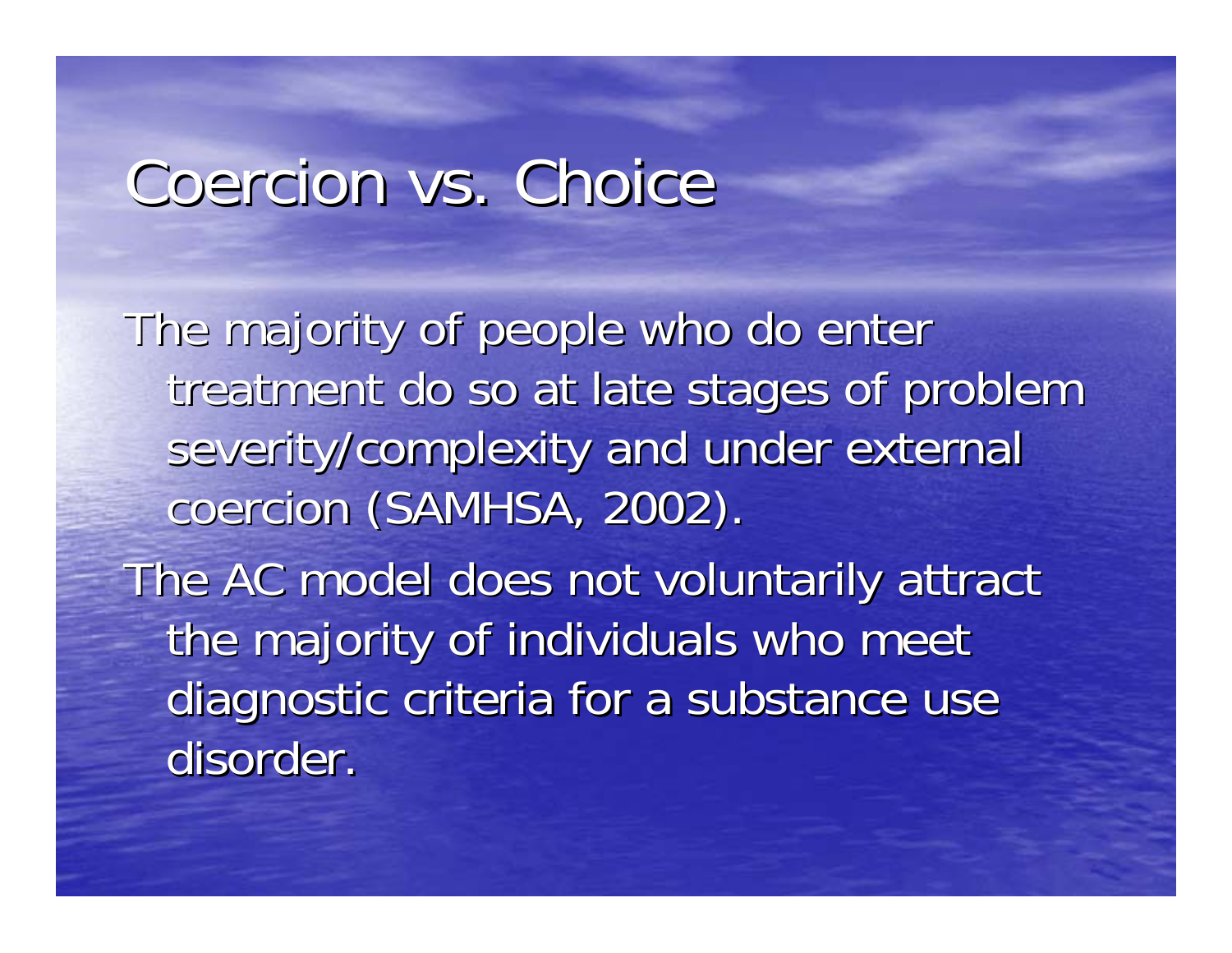#### RM Model Strategy: Attraction

- **· Recovery-focused anti-stigma campaigns, e.g., Recovery is Everywhere campaign, Ann Arbor, MI Recovery is Everywhere campaign, Ann Arbor, MI**
- •**Early screening & brief intervention programs Early screening & brief intervention programs**
- **Assertive models of community outreach**
- Non-stigmatized service sites, e.g., hospitals & **health clinics, workplace, schools, community health clinics, workplace, schools, community centers centers**

Principle: Earlier the screening, diagnosis & Tx initiation, the better the prognosis for long-term **recovery recovery**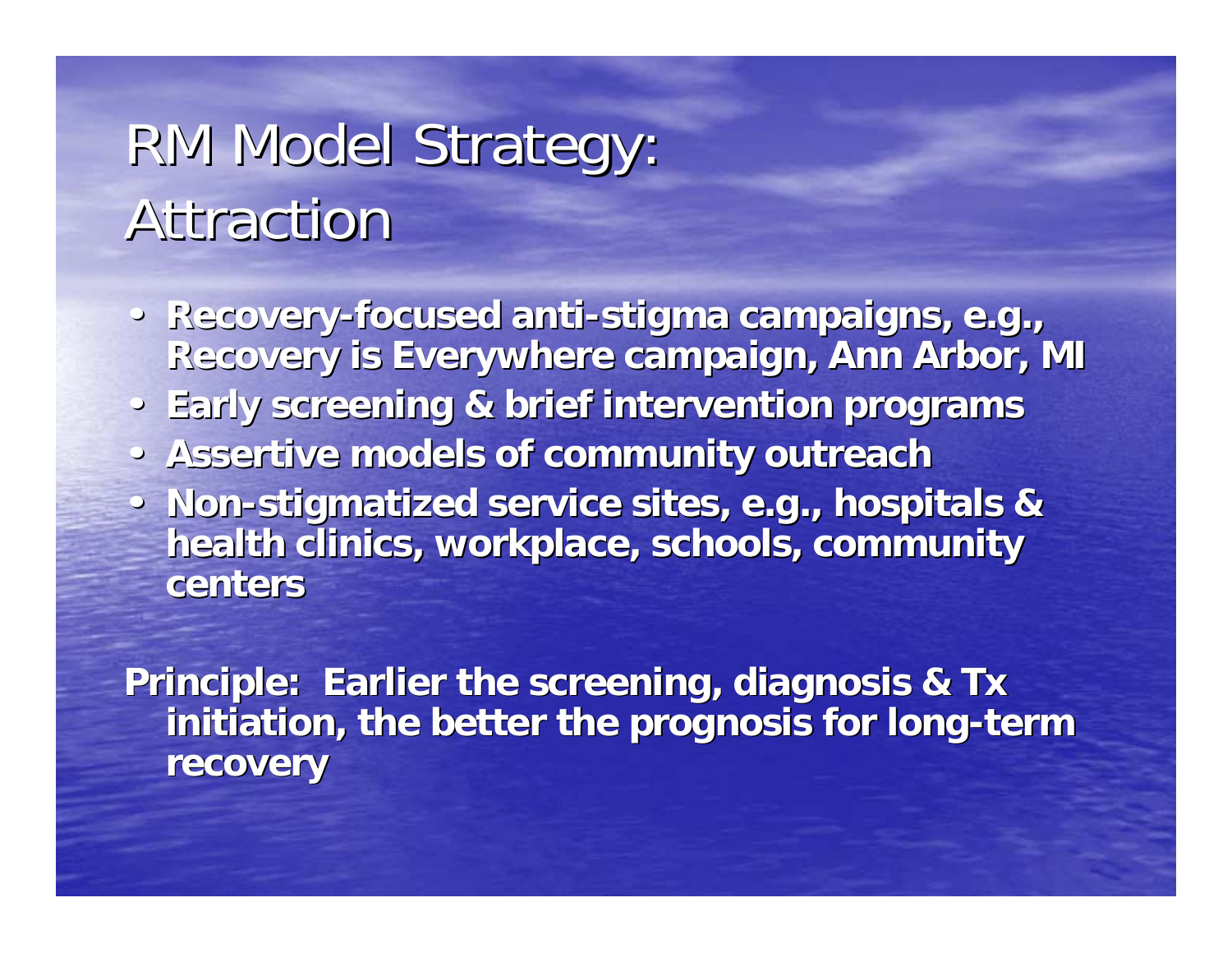### 2. AC Model Vulnerability: 2. AC Model Vulnerability: Access & Engagement

Access to treatment is compromised by Access to treatment is compromised by waiting lists (Little Hoover Commission, 2003).

High waiting list dropout rates (25-50%) (Hser, et al, 1998; Donovan et al, 2001). Special obstacles to treatment access for some populations (e.g., women) (White & Hennessey, 2007)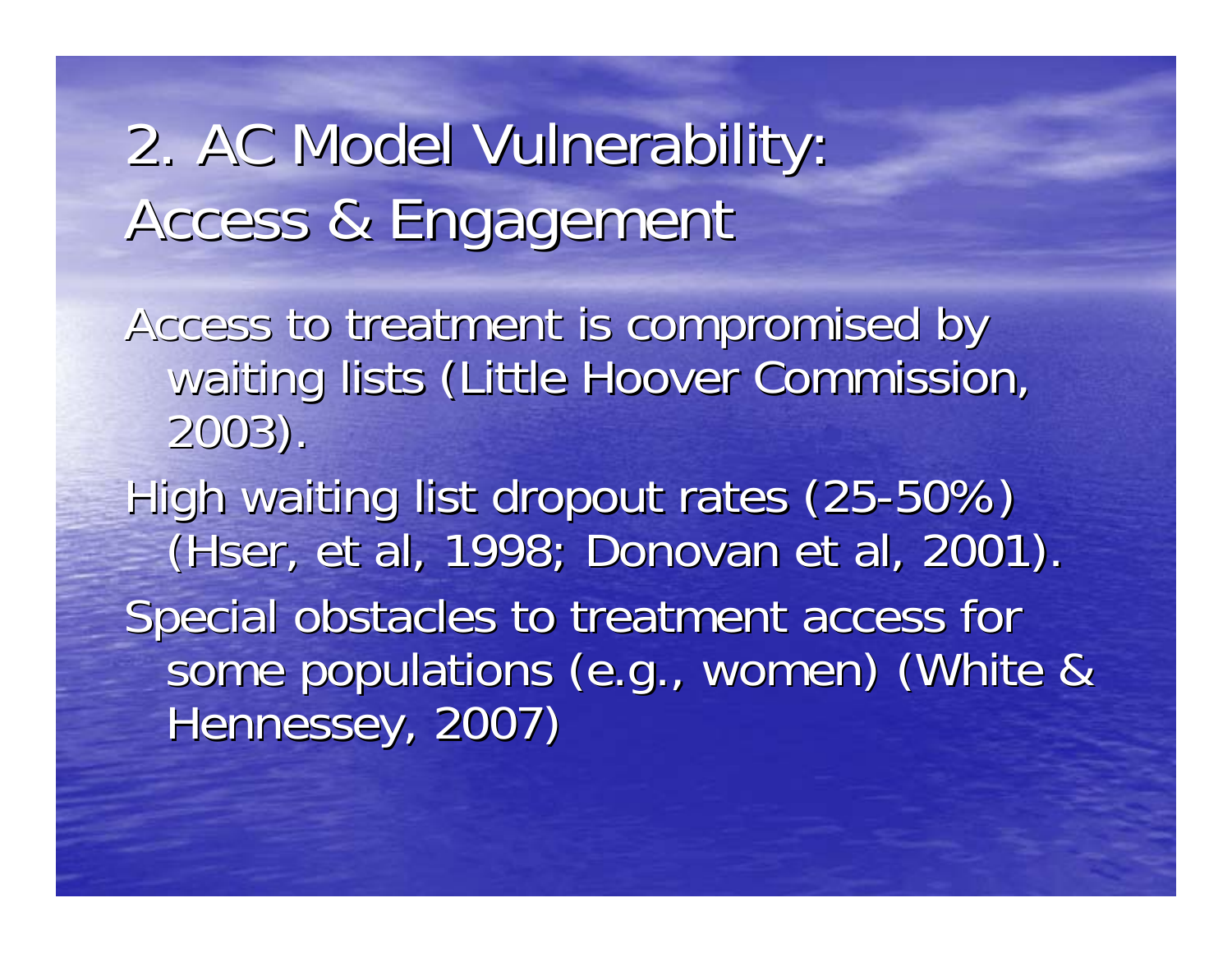#### Weak Engagement & Attrition

Dropout rates between the call for an appointment<br>at an addiction treatment agency and the first<br>treatment session range from 50-64% (Gottheil, treatment session range from 50-64% (Gottheil,<br>Sterling & Weinstein, 1997).

Nationally, more than half of clients admitted to<br>addiction treatment do not successfully complete<br>treatment (48% "complete"; 29% leave against<br>staff advice; 12% are administratively<br>discharged for various infractions; 11%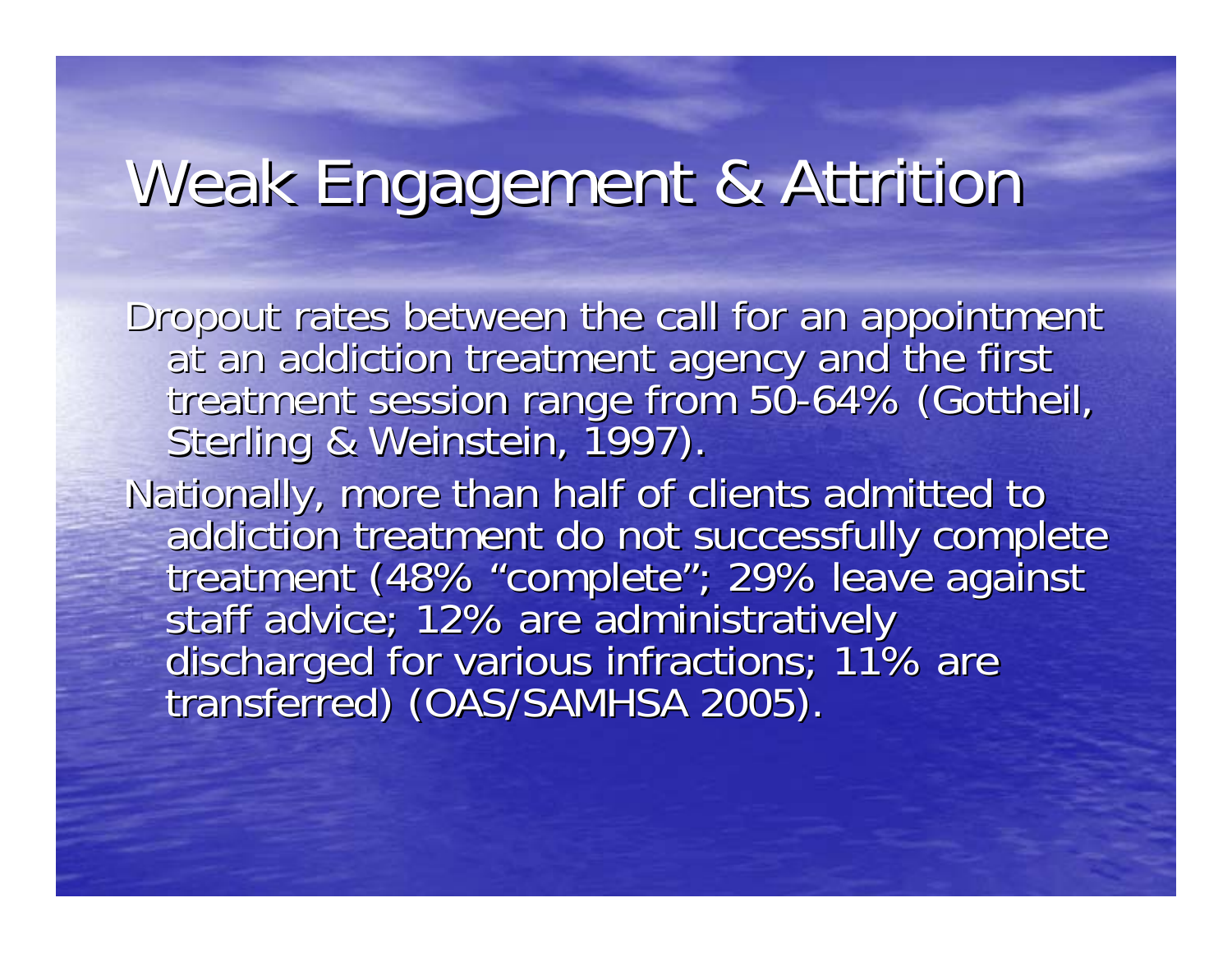#### High Extrusion as a Motivational Filter

High AMA and AD rates constitute a form of "creaming" e.g., view that "Those who really want it will stay."

The reality: those least likely to complete are not those who want it the least, but those who need it the most—those with the most severe & complex problems, the least recovery capital, and the most severely disrupted lives (Stark, 1992; Meier et al, 2006).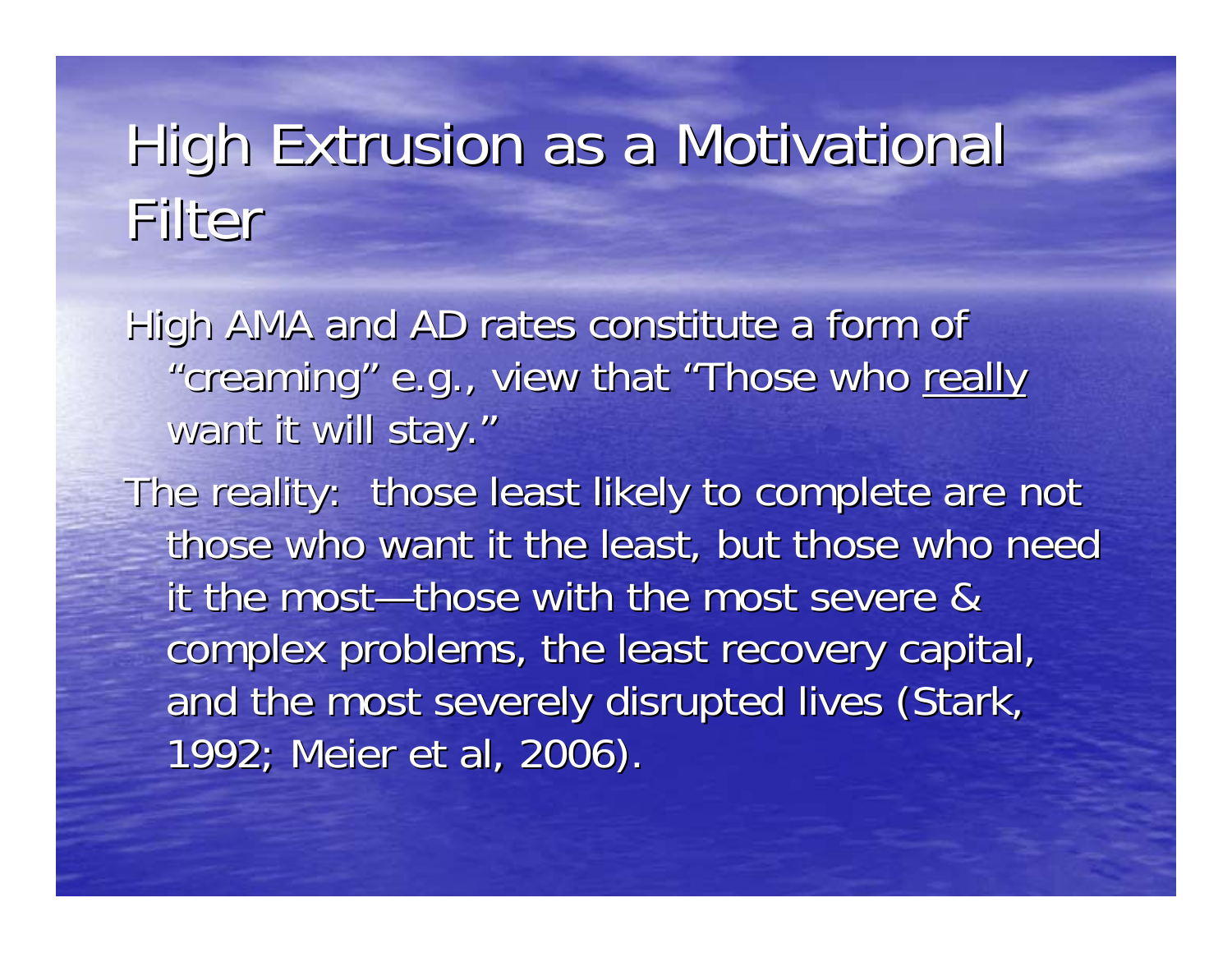### RM Model Strategy: RM Model Strategy:

- Assertive waiting list management
- Streamlined intake
- Lowered thresholds of engagement
- · Pain-based (push force) to hope-based (pullforce) motivational strategies
- Appointment prompts & phone follow-up of missed appointments
- Institutional outreach for regular re-motivation
- Radically altered AD polices (White, et al, 2005)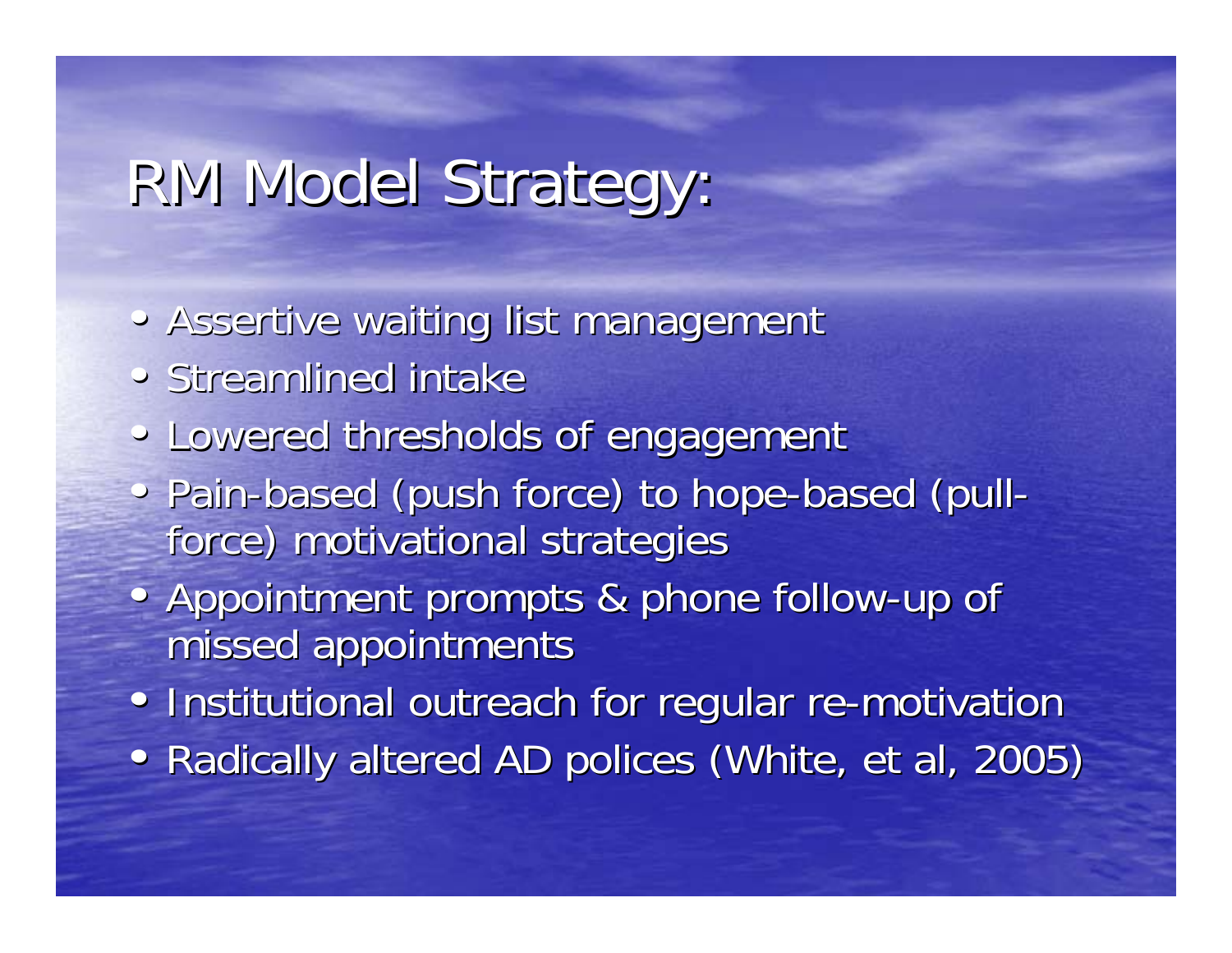#### Altered View of Motivation

Motivation seen as important, but as an outcome<br>of a service process, not a pre-condition for<br>entry into treatment. A strong therapeutic -condition for relationship can overcome low motivation for<br>treatment and recovery (Ilgen, et al, 2006).

Motivation for change no longer seen as sole<br>province of individual, but as a shared<br>responsibility with the treatment team, family<br>and community institutions (White, Boyle &<br>Loveland, 2003).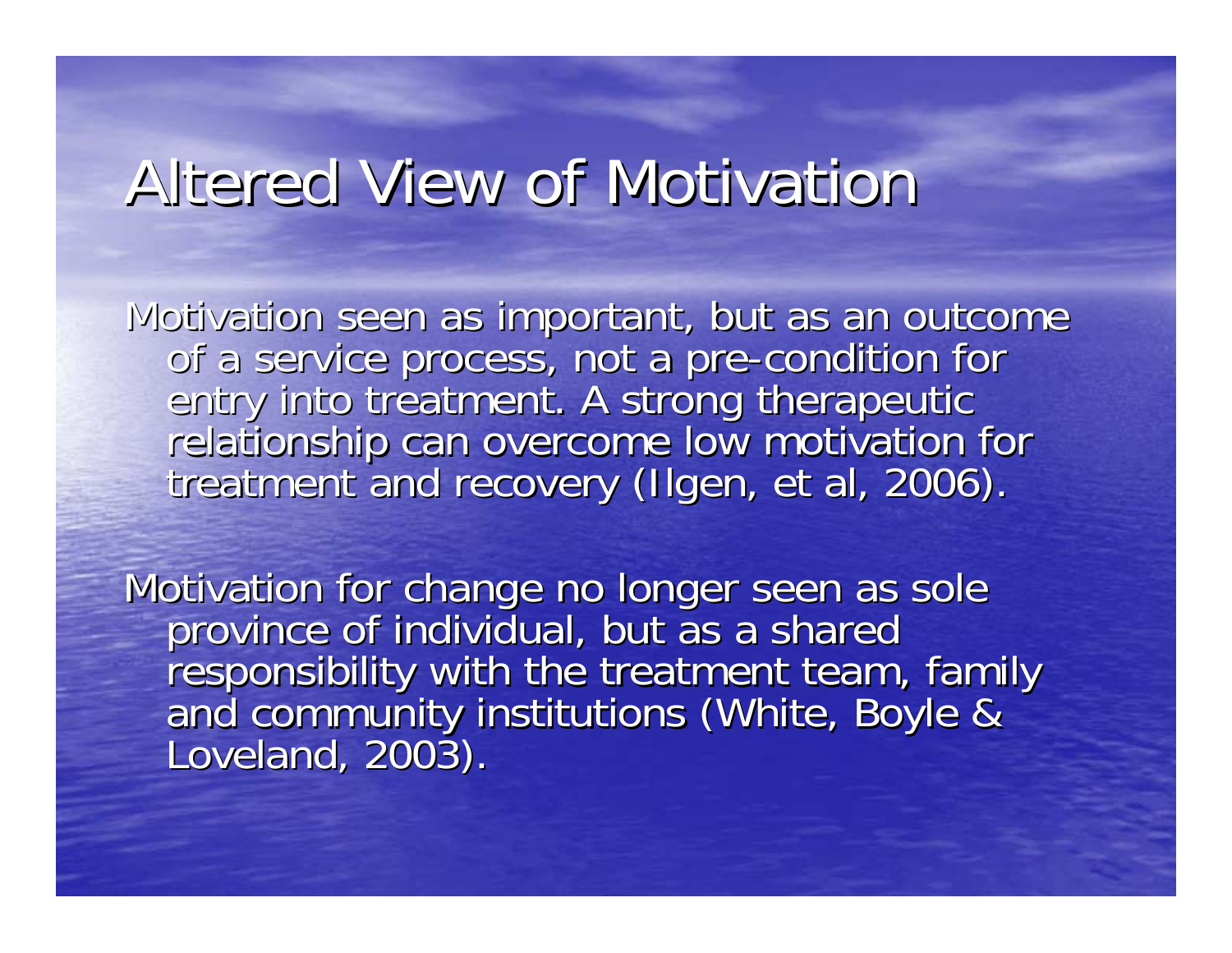3. AC Model Vulnerability: 3. AC Model Vulnerability: Assessment & Tx Planning

- Categorical
- Pathology-focused, e.g., problem list to treatment plan
- • Unit of assessment is the individual
- <u>।</u> • Professionally-driven
- • Intake function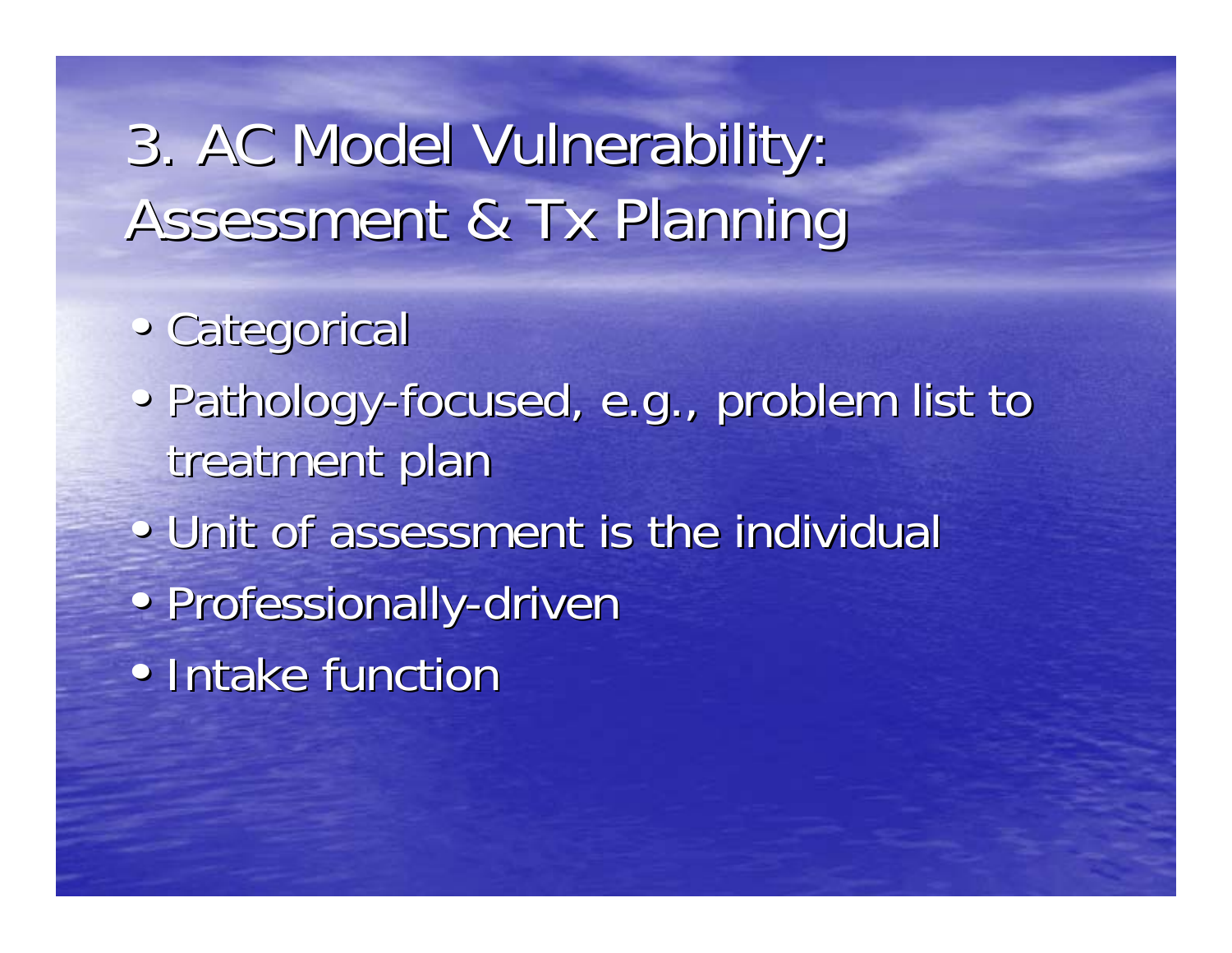### RM Model Strategy: Assessment & RM Model Strategy: Assessment & **Recovery Planning**

- Global rather than categorical (e.g., ASI, GAIN)
- Strengths-based (emphasis on assessment of capital) (Granfield & Cloud, 1999)
- Greater emphasis on self-assessment versus<br>professional diagnosis
- Scope of assessment includes individual, family and recovery environment
- Continual rather than intake activity
- Rapid transition from Tx plans to recovery plans (Borkman, 1998)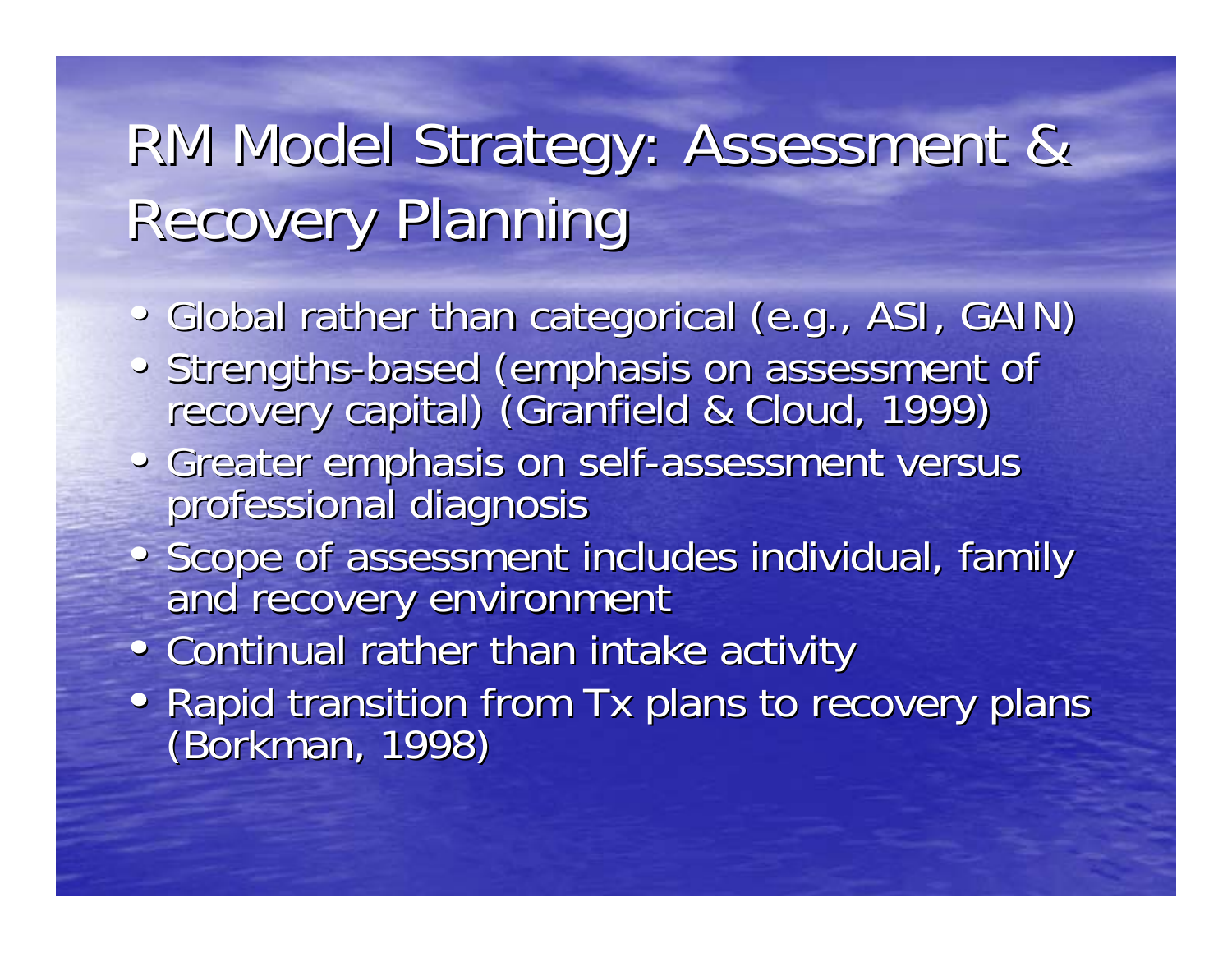#### 4. AC Model Vulnerability: 4. AC Model Vulnerability: Service Elements

- • Widespread use of approaches that lack scientific evidence for their efficacy and effectiveness (in spite of recent advances)
- • Minimal individualization of care, e.g., reliance on going through the "program"
- • Only superficial responsiveness to special needs, e.g., specialty appendages rather than system-wide changes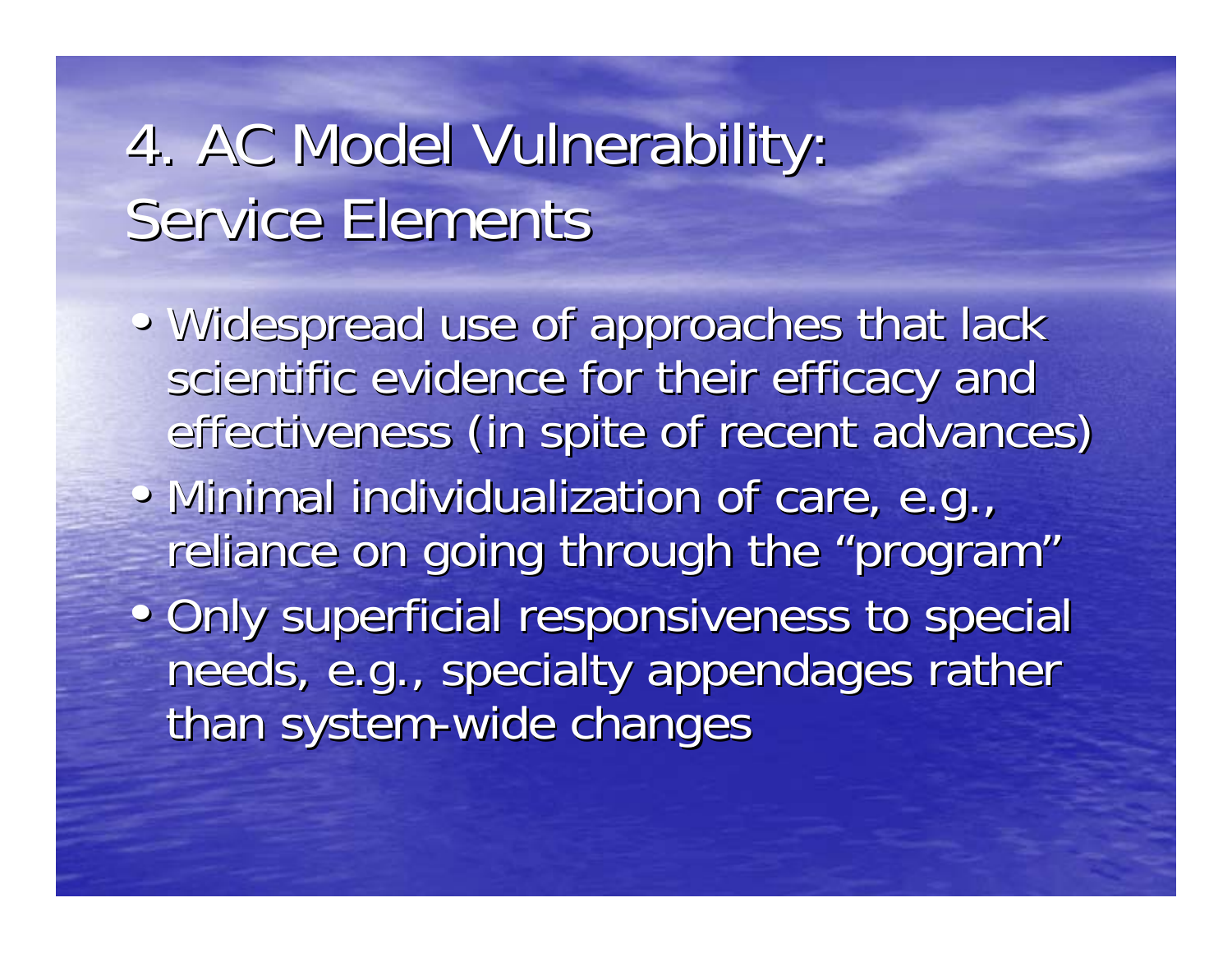#### RM Model Strategy: Service Elements

- Emphasis on evidence-based, evidence-informed & promising practices & promising practices
- High degree of individualization, e.g. from "programs" to service menus whose elements are uniquely combined, sequenced & supplemented
- Emphasis on mainstream services that are gender-specific, culturally competent, developmental appropriate, and traumainformed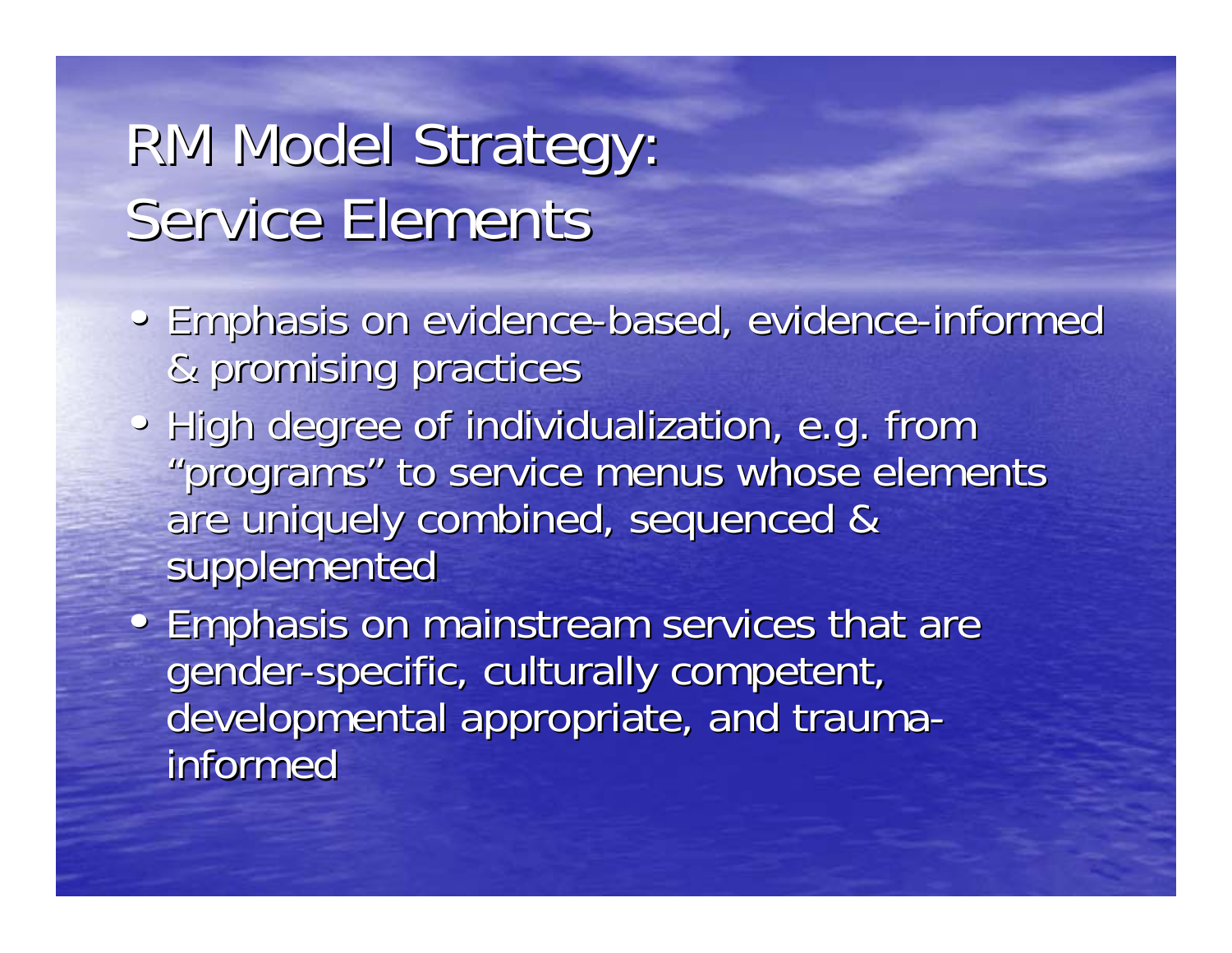5. AC Model Vulnerability: 5. AC Model Vulnerability: Composition of Service Team Composition of Service Team

AC Model often uses medical (disease) metaphors but utilizes a service team made up almost exclusively of nonmedical personnel.

AC model uses a recovery rhetoric but representation of recovering people in Tx milieu via staff and volunteers has declined via professionalization.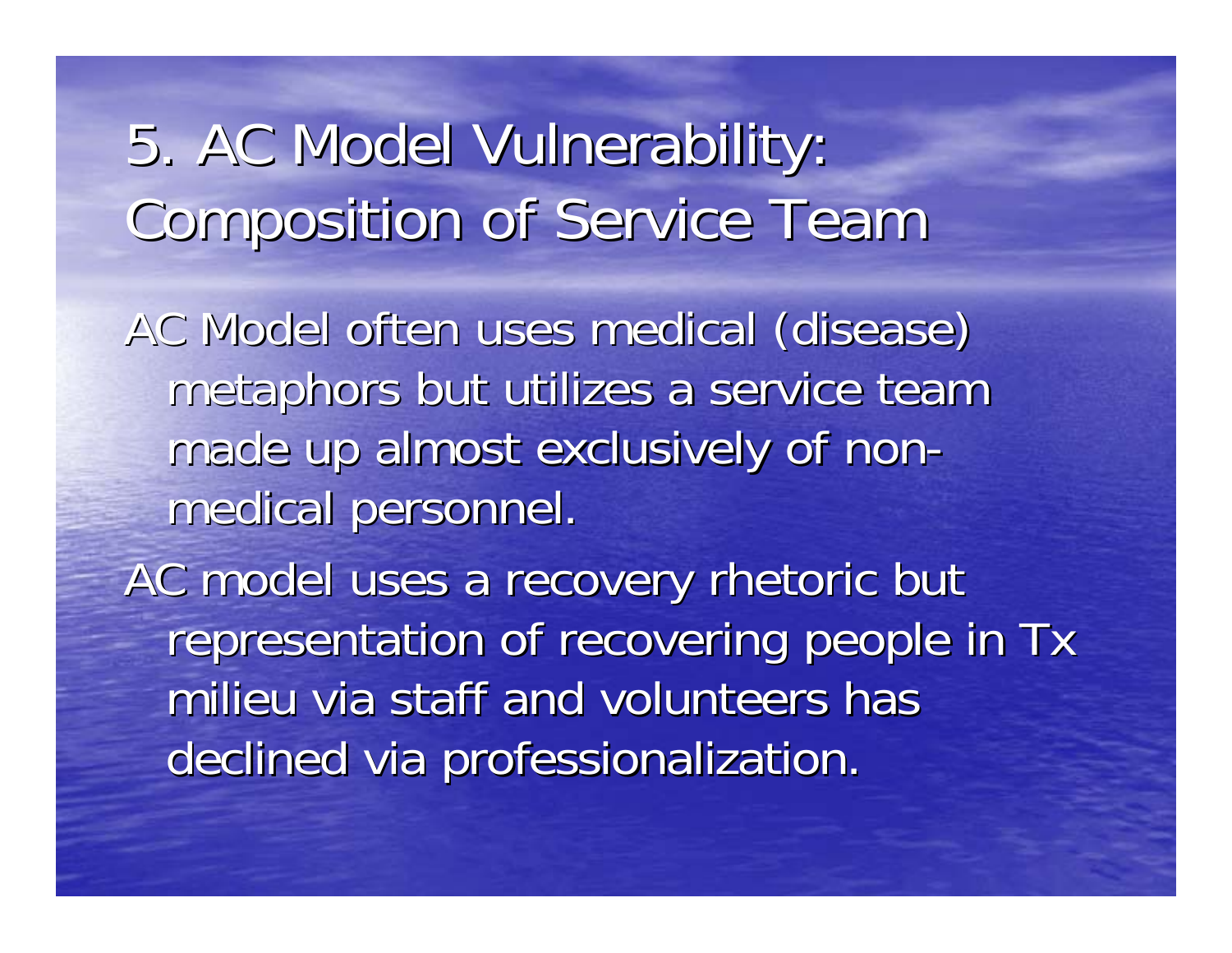### RM Model Strategy: Composition of Service Team Composition of Service Team

- Increased involvement of primary care physicians
- New service roles, e.g., recovery coaches
- Utilization of new service organizations, e.g.<br>community recovery centers (White & Kurtz,<br>2006; Valentine, White & Taylor, 2007)
- Renewed emphasis on volunteer programs, consumer councils/ alumni associations
- Inclusions of Inclusions of "indigenous healers" in<br>multidisciplinary teams, e.g., faith community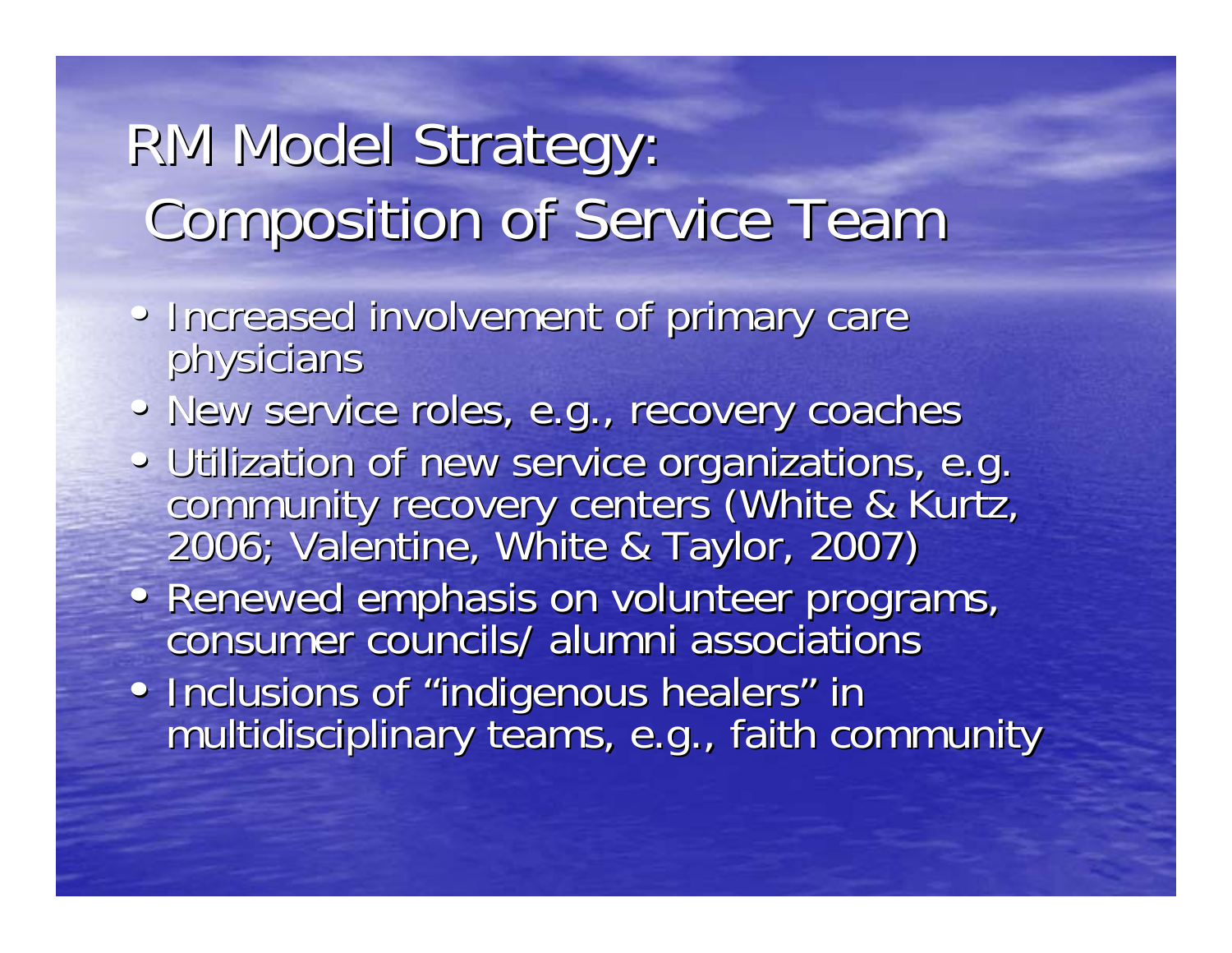### 6. AC Model Vulnerability: Locus of 6. AC Model Vulnerability: Locus of Service Delivery

- Institution-based
- Weak understanding of physical and cultural contexts in which people are attempting to initiate recovery
- AC Model question: "How do we get the individual into treatment"--get them from their world to our world?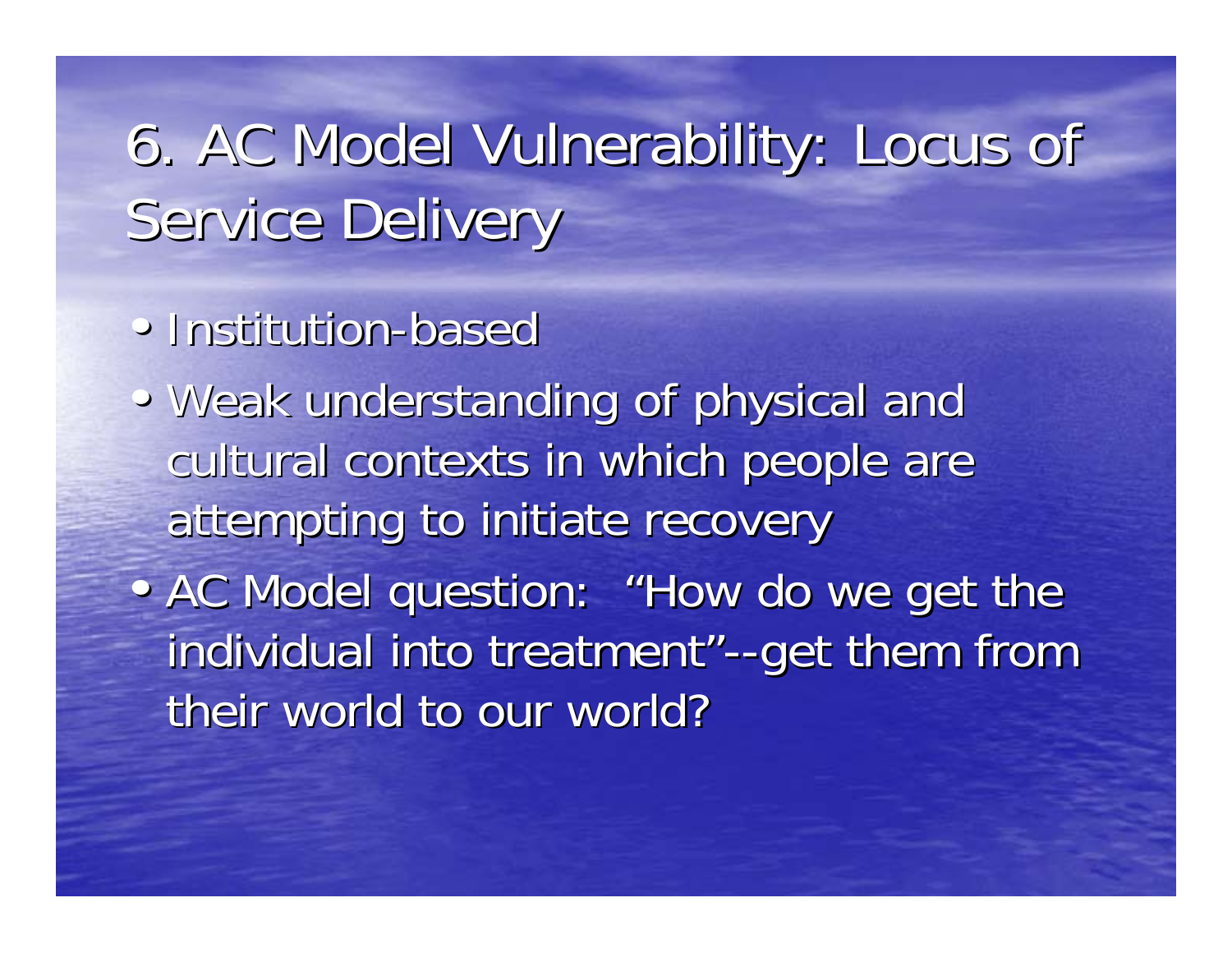### RM Strategy: Locus of Service Delivery

- Home-, neighborhood- & communitybased
- RM question: "How do we nest recovery in the natural environment of this individual or create an alternative recoveryconducive environment?"
- "Healing Forest" metaphor; concept of treating the community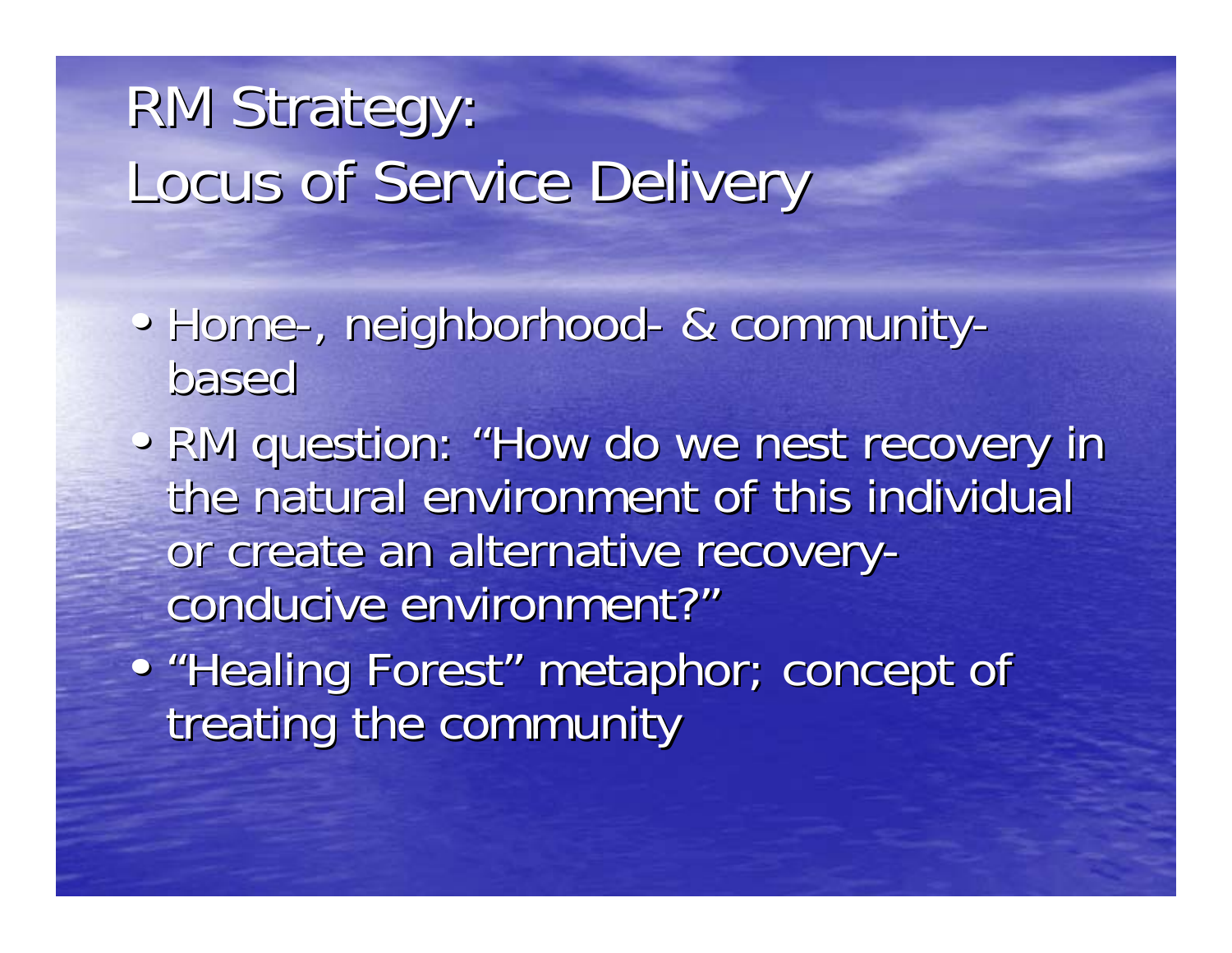#### 7. AC Model Vulnerability: 7. AC Model Vulnerability: Service Dose and Duration

One of the best predictors of treatment outcome is service dose (Simpson, et al, 1999). Many of those who complete treatment receive less than the optimum dose of treatment recommended by the National Institute on Drug Abuse (NIDA, 1999; SAMHSA, 2002)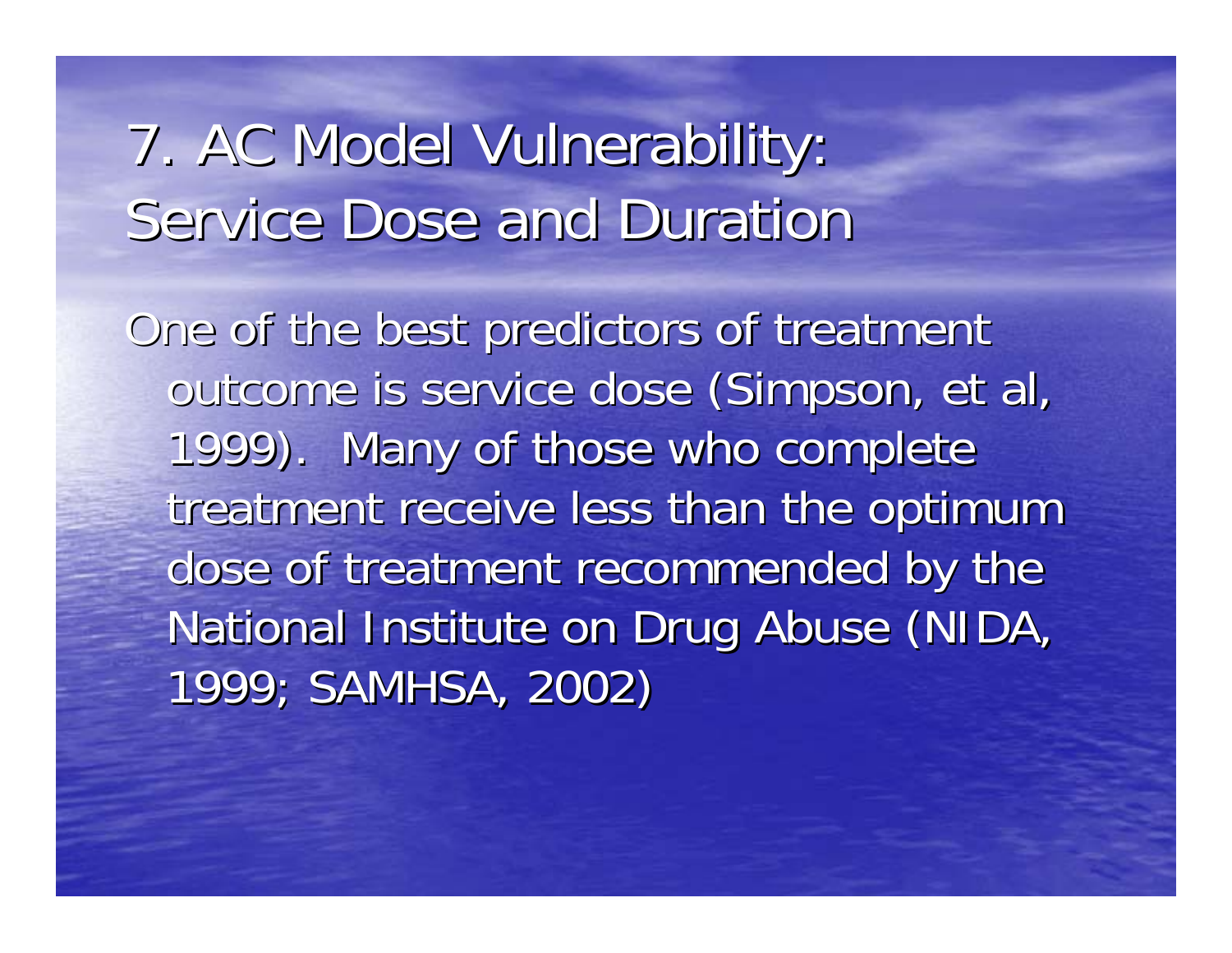AC Model Vulnerability: Frequency of Discharge, Relapse, Readmission

The majority of people completing addiction<br>treatment resume AOD use in the year following<br>treatment (Wilbourne & Miller, 2002).

Of those who consume alcohol and other drugs<br>following discharge from addiction treatment,<br>80% do so within 90 days of discharge<br>(Hubbard, Flynn, Craddock, & Fletcher, 2001).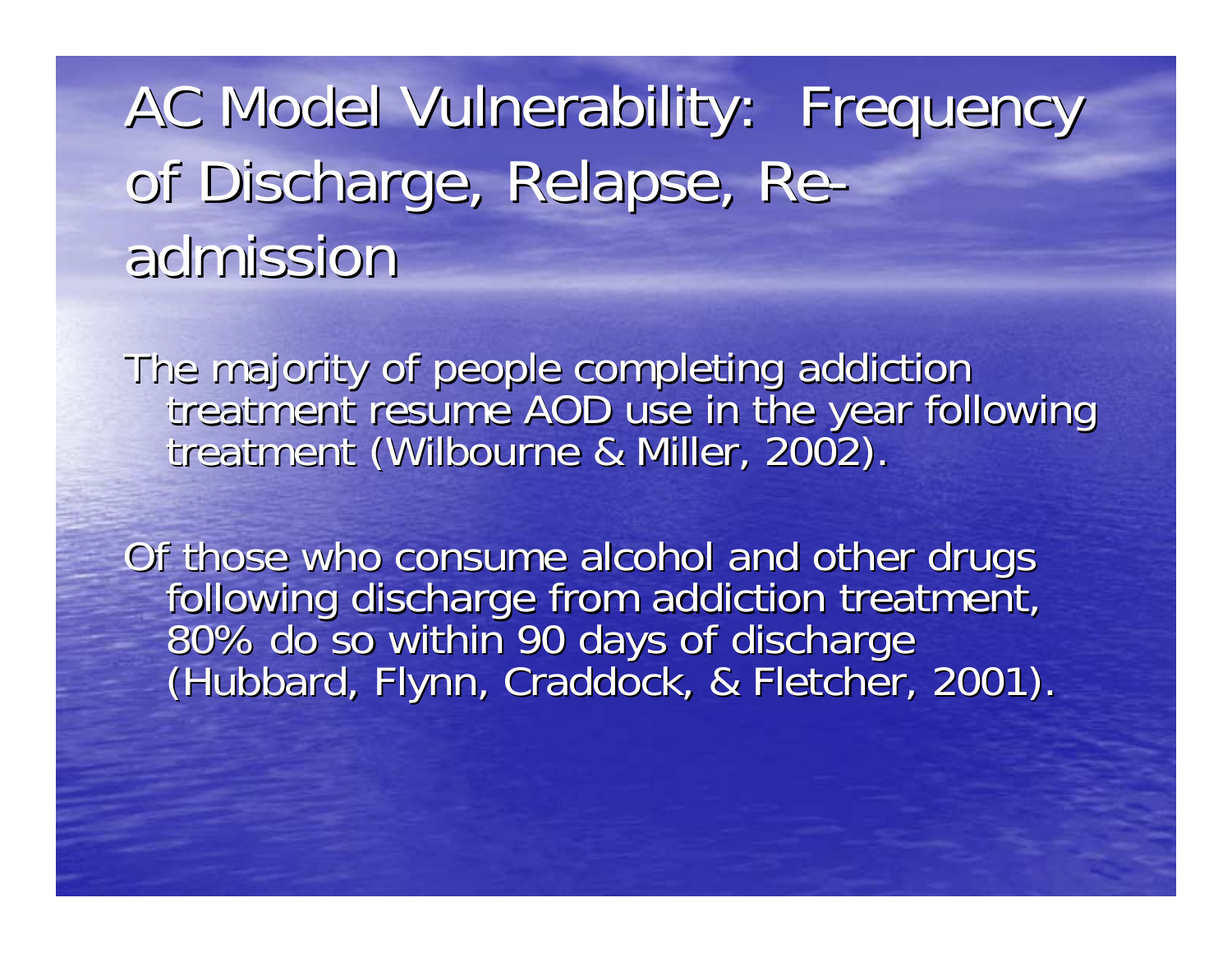AC Model Vulnerability: Failure to Manage Addiction/Tx/Recovery Careers

Most persons treated for substance dependence who achieve a year of stable recovery do so after multiple episodes of treatment over a span of years (Anglin, et al, 1997; Dennis, Scott, & Hristova, 2002).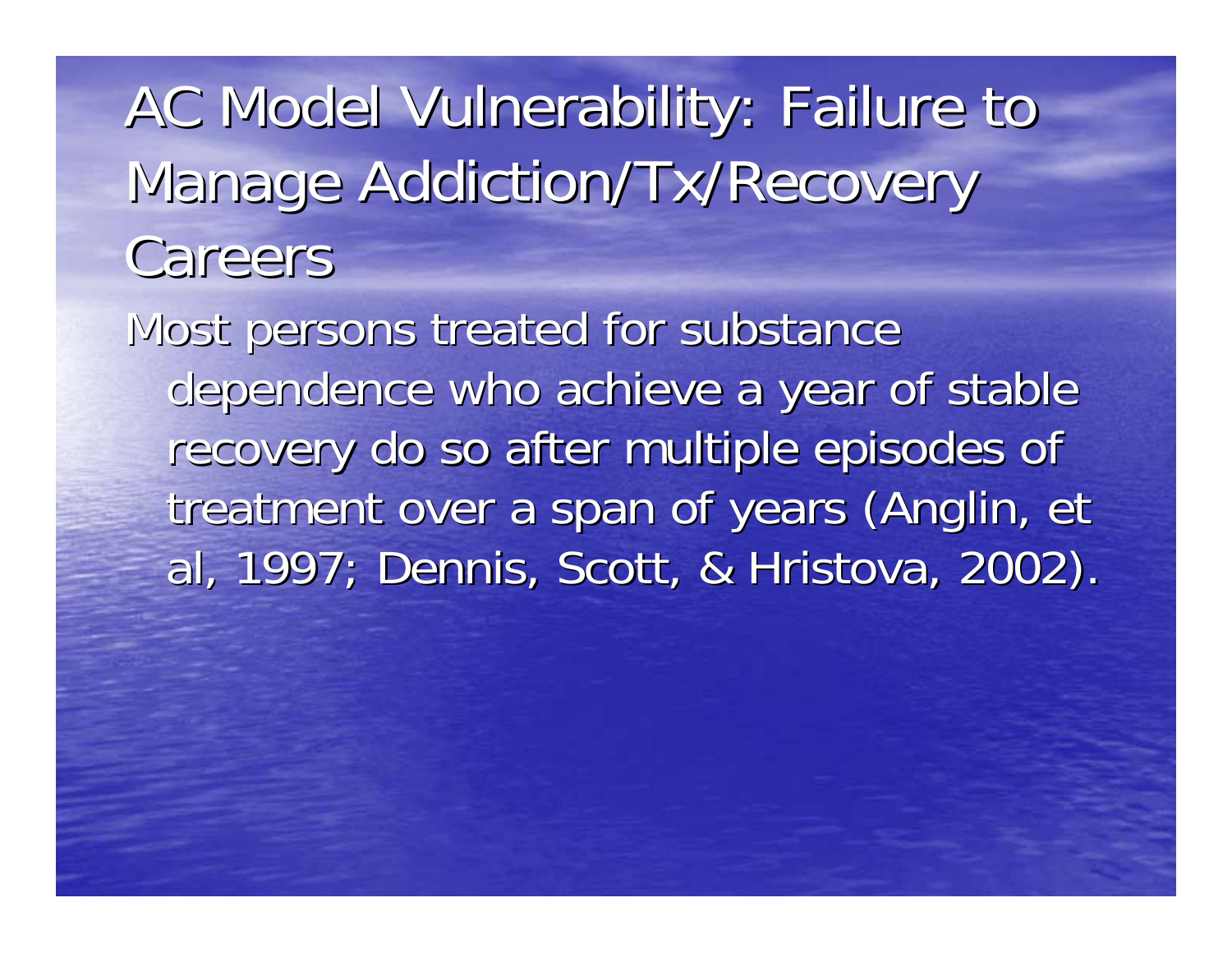### Fragility of Early Recovery

Individuals leaving addiction treatment are fragilely balanced between recovery and re- addiction in the hours, days, weeks, months, and years following discharge (Scott, et al, 2005).

Recovery and re-addiction decisions are being made at a time that we have disengaged from their lives, but that many sources of recovery sabotage are present.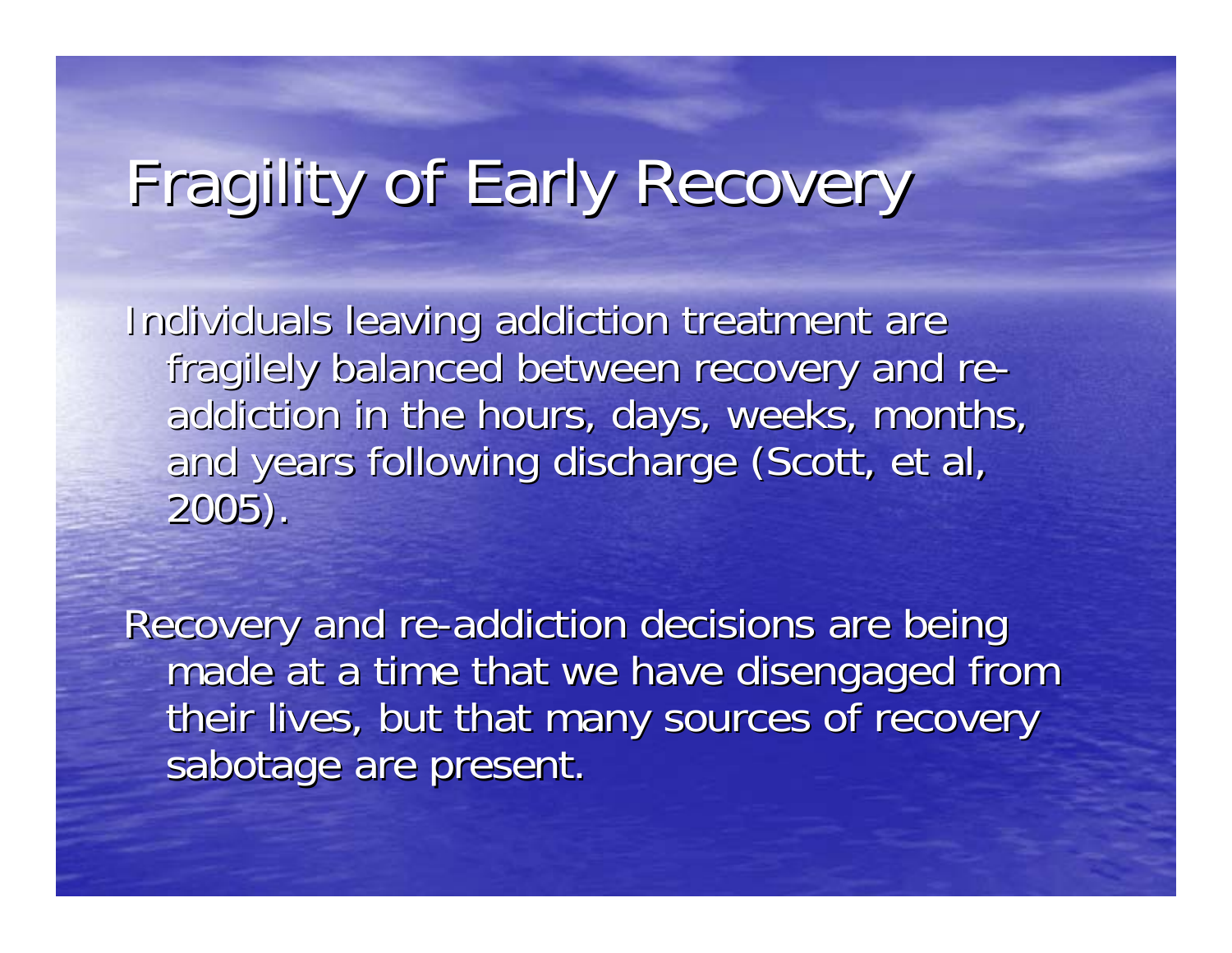### AC Model Vulnerability: Timing of **Recovery Stability**

Durability of alcoholism recovery (the point at which risk of future lifetime relapse drops below 15%) is not reached until 4-5 years of remission (Jin, et al, 1998). 20 -25% of narcotic addicts who achieve five 25% of narcotic addicts who achieve five or more years of abstinence later return to opiate use (Simpson & Marsh, 1986; Hser et al, 2001).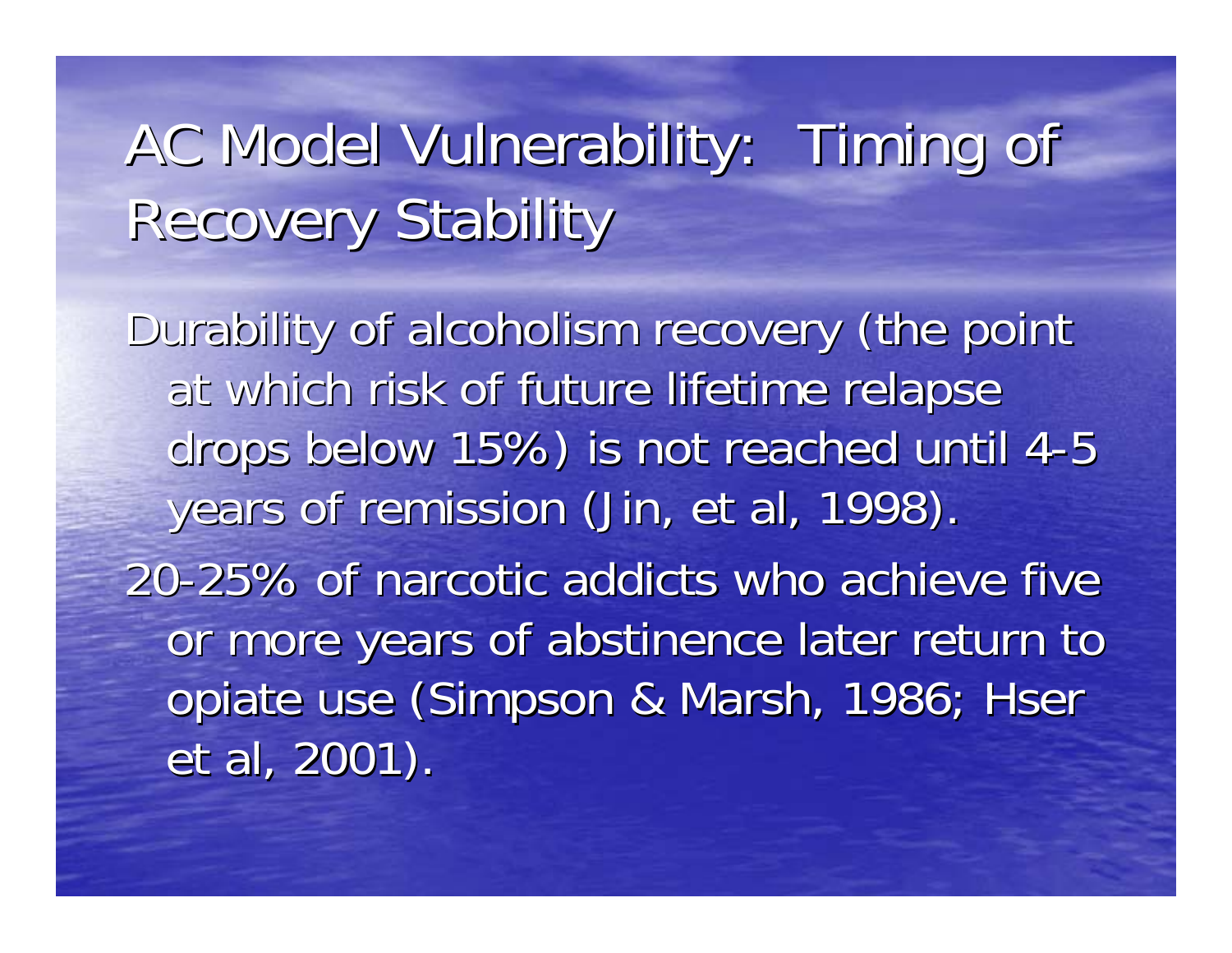## Fragility of Family Recovery

"While recovery alleviates many of the family's<br>historical problems, this early period can also be referred to as the "trauma of recovery": a time<br>of great change, uncertainty and turmoil." "The unsafe, potentially out-of-control<br>environment continues as the context for family<br>life into the transition and early recovery<br>stages...as long as 3-5 years."

Source: Brown & Lewis, 1999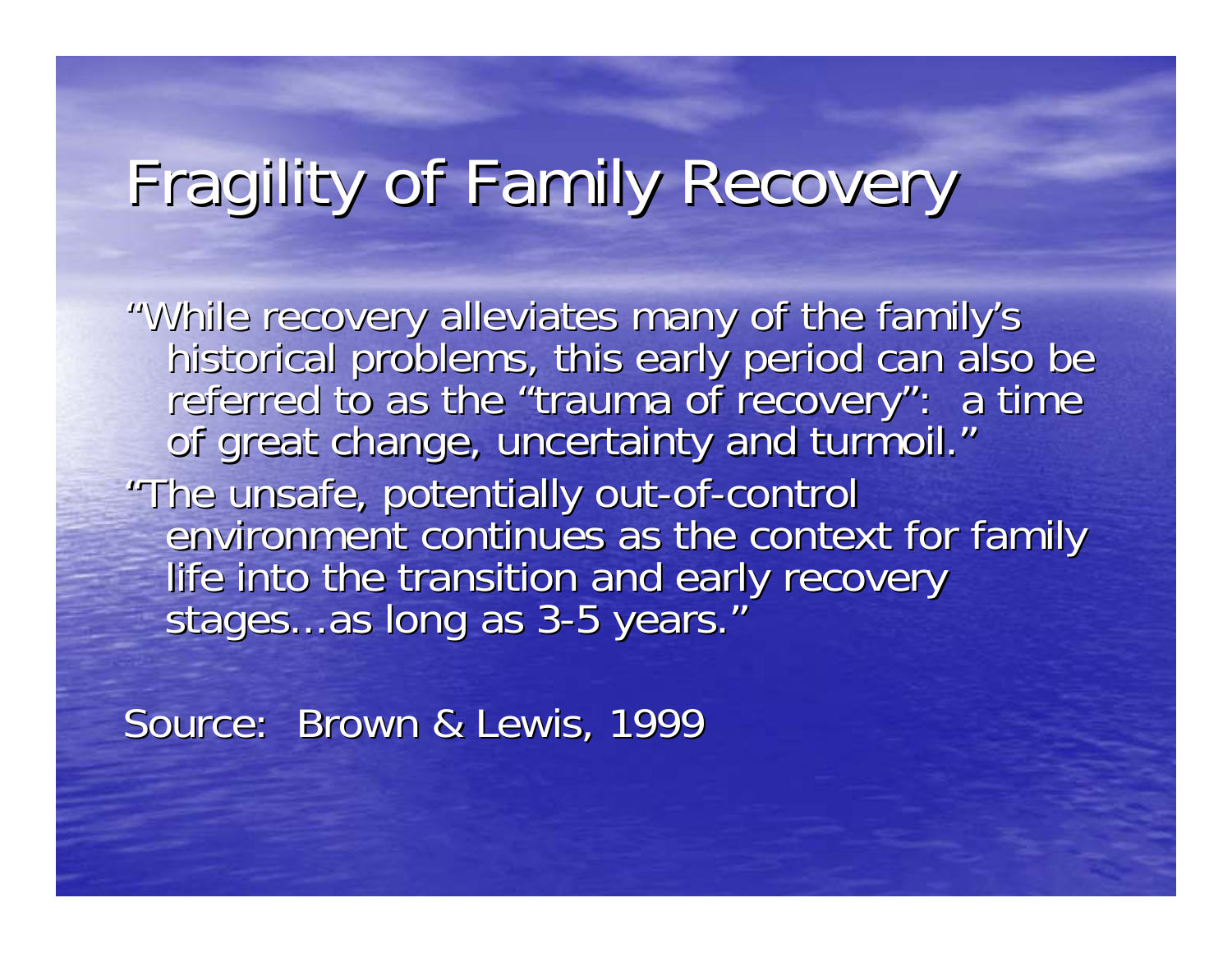#### "Aftercare" as an Afterthought

Post-discharge continuing care can enhance recovery outcomes (Johnson & Herringer, 1993; Godley, et al, 2001; Dennis, et al, 2003). But only 1 in 5 (McKay, 2001) to 1 in 10 (OAS, SAMHSA, 2005) adult clients receive such care (McKay, 2001) and only 36% of adolescents receive any continuing care (Godley,et al, 2001)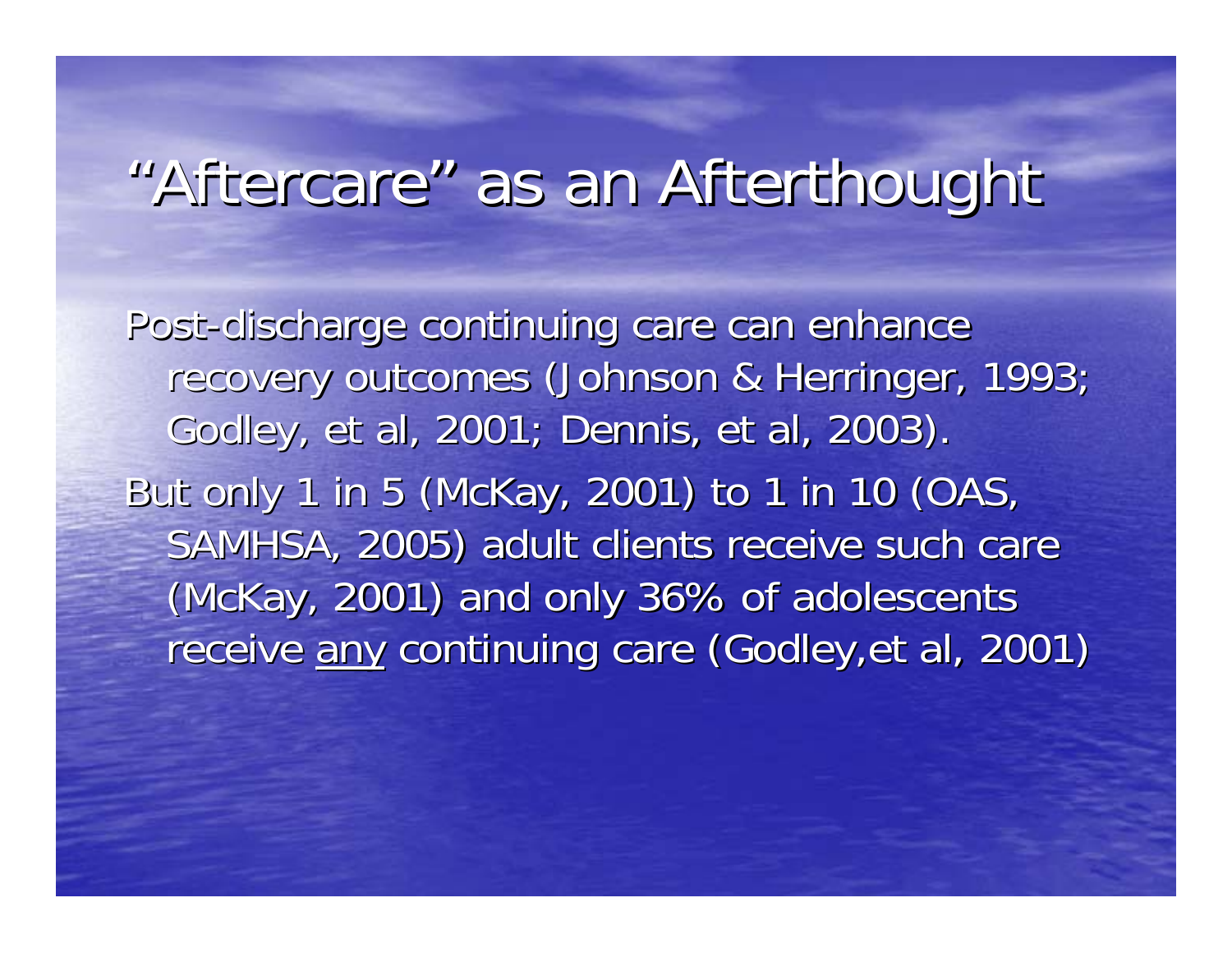#### AC Treatment as the New **Revolving Door**

Of those admitted to the U.S. public treatment system in 2003, 64% were re-entering treatment including 23% accessing treatment the second time, 22% for the third or fourth time, and 19% for the fifth or more time (OAS/SAMHSA, 2005).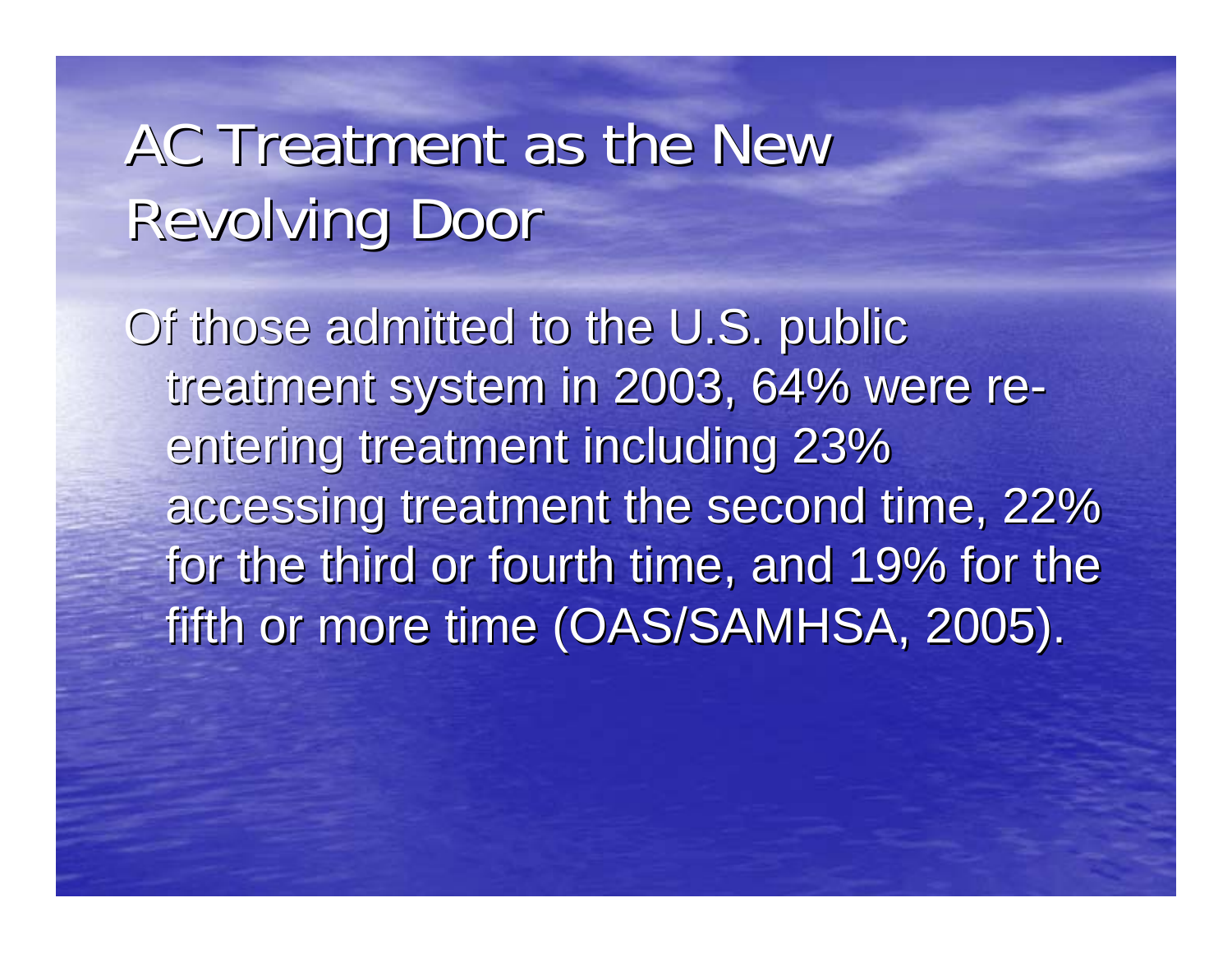### RM Model Strategy: Assertive Approaches to Continuing Care

- •Post Post-treatment monitoring & support (recovery checkups)
- Stage-appropriate recovery education &<br>coaching
- Assertive linkage to communities of recovery
- If & when needed, early re-intervention & re-<br>linkage to Tx and recovery support groups
- Focus not on service episode but managing the course of the disorder to achieve lasting recovery.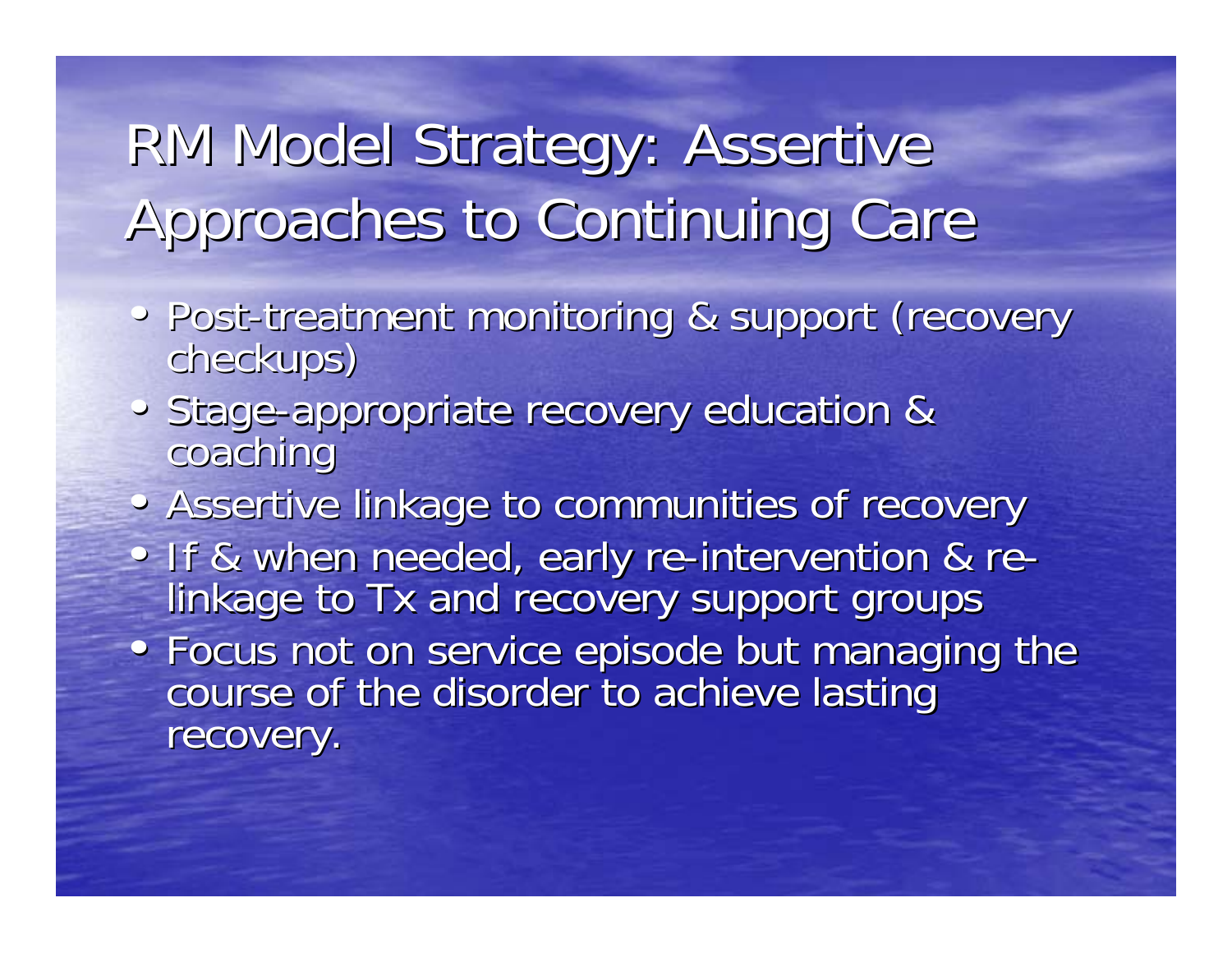RM Model Strategy: Assertive RM Model Strategy: Assertive Approaches to Continuing Care

- 1. Provided to all clients not just those who "graduate"
- 2. Responsibility for contact: Shifts from 2. Responsibility for contact: Shifts from client to the treatment organization/professional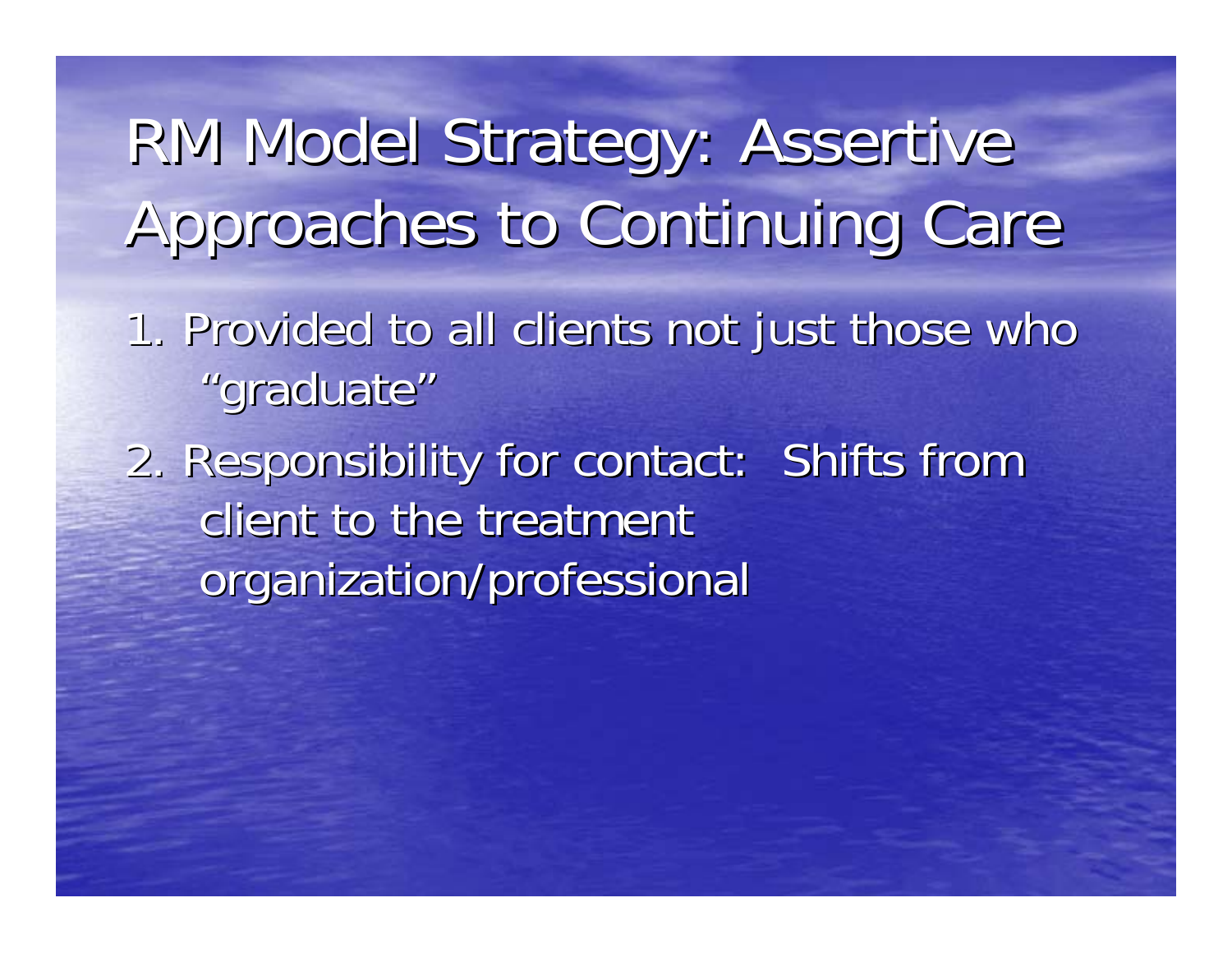# RM Model Strategy: Assertive RM Model Strategy: Assertive Approaches to Continuing Care

3. Timing: Capitalizes on critical windows of vulnerability (first 30-90 days following Tx) and power of sustained monitoring ) and power of sustained monitoring (Recovery Checkups)

4. Intensity: Ability to individualize frequency and intensity of contact based frequency and intensity of contact based on clinical data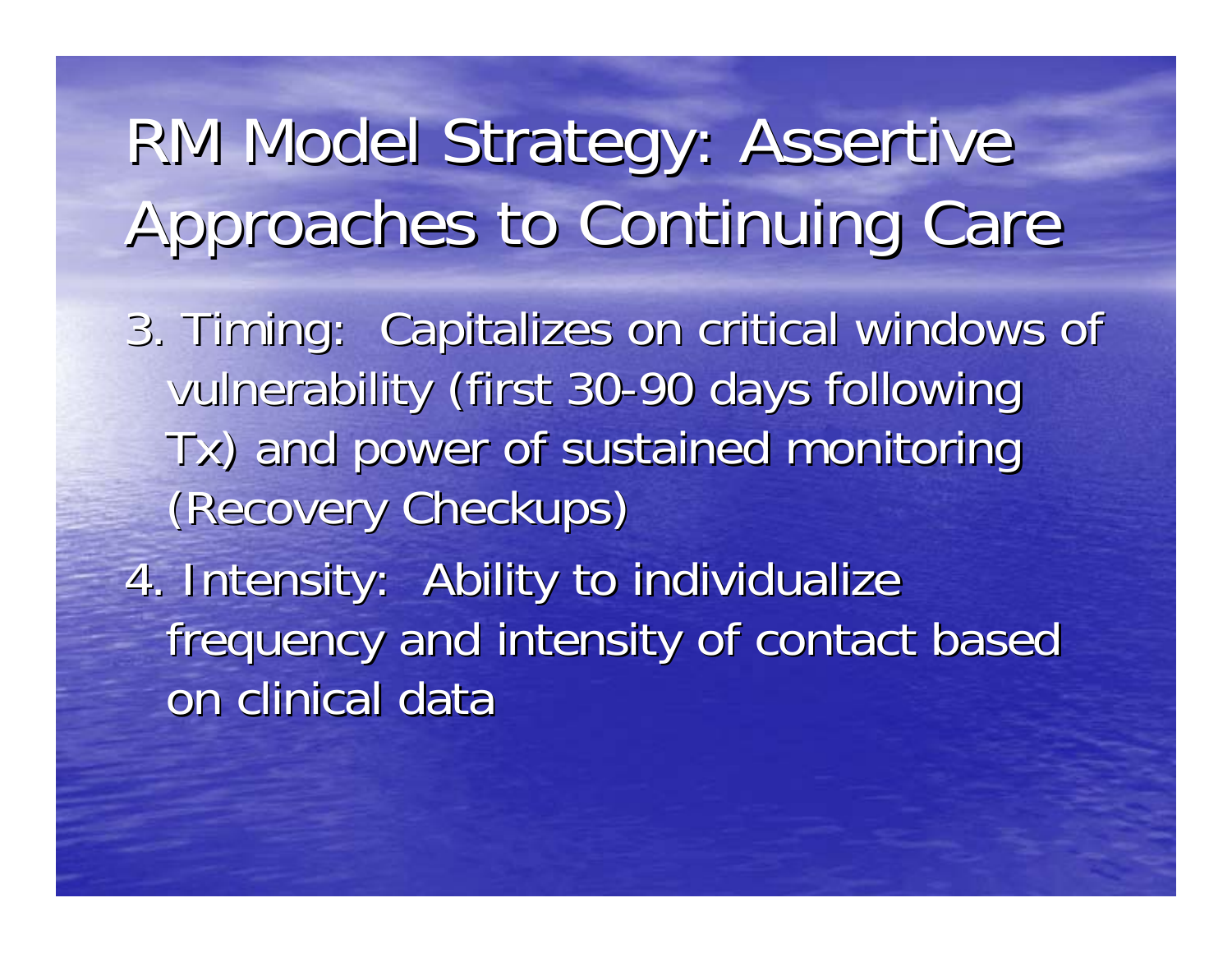# RM Model Strategy: Assertive RM Model Strategy: Assertive Approaches to Continuing Care

- 5. Duration: Continuity of contact over time with a primary recovery support specialist for up to 5 years
- 6. Location: Community-based versus clinic-based 7. Staffing: May be provided in a professional or peer -based delivery format based delivery format
- 8. Technology: Increased use of telephone- & Internet-based support services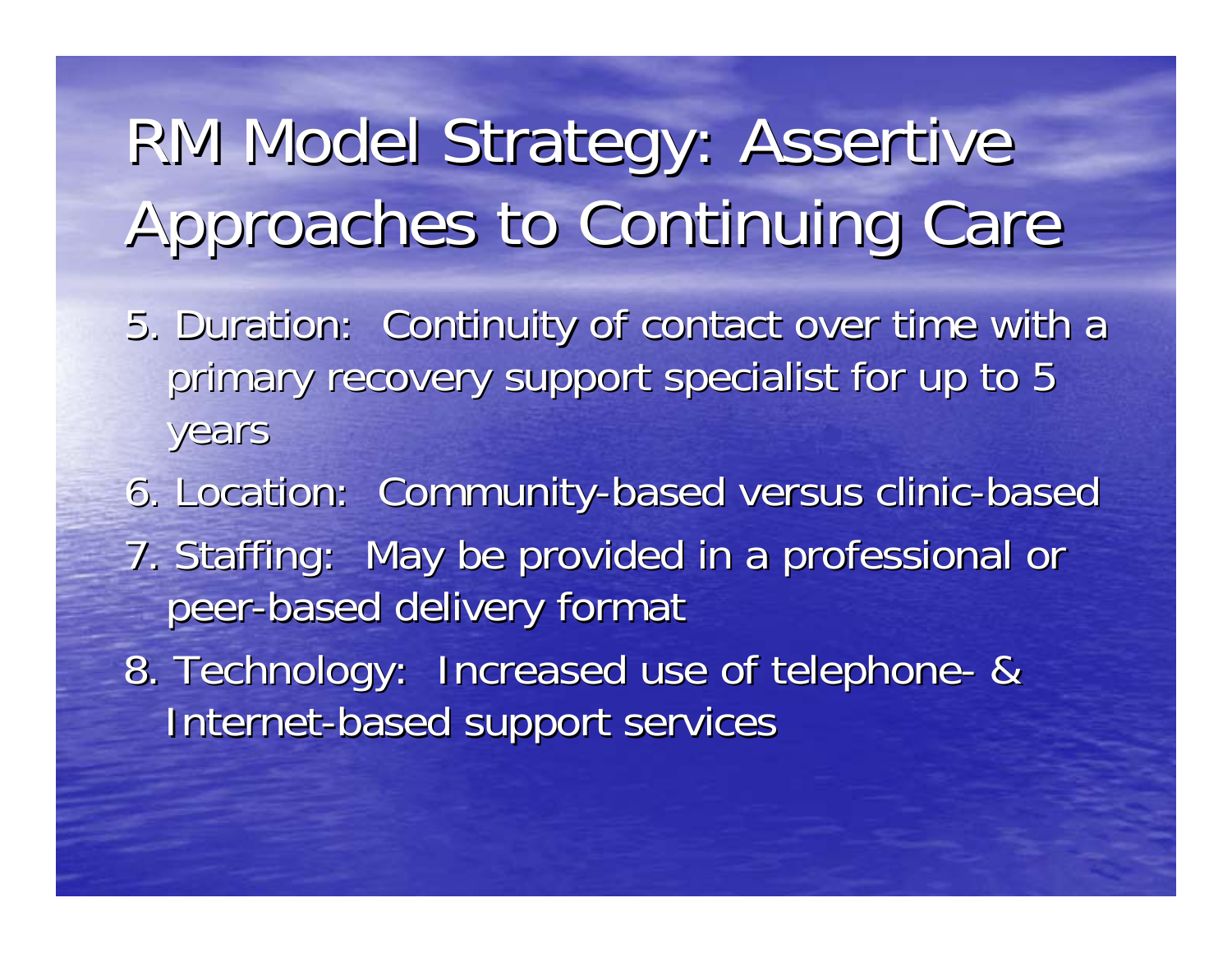8. AC Model Vulnerability: Relationship with Recovery Communities Communities Participation in peer-based recovery support groups (AA/NA, etc.) is associated with improved recovery outcomes (Humphreys et al, 2004). 2004).

This finding is offset by low Tx to community affiliation rates and high (35-68%) attrition in participation rates in the year following discharge (Makela, et al, 1996; Emrick, 1989)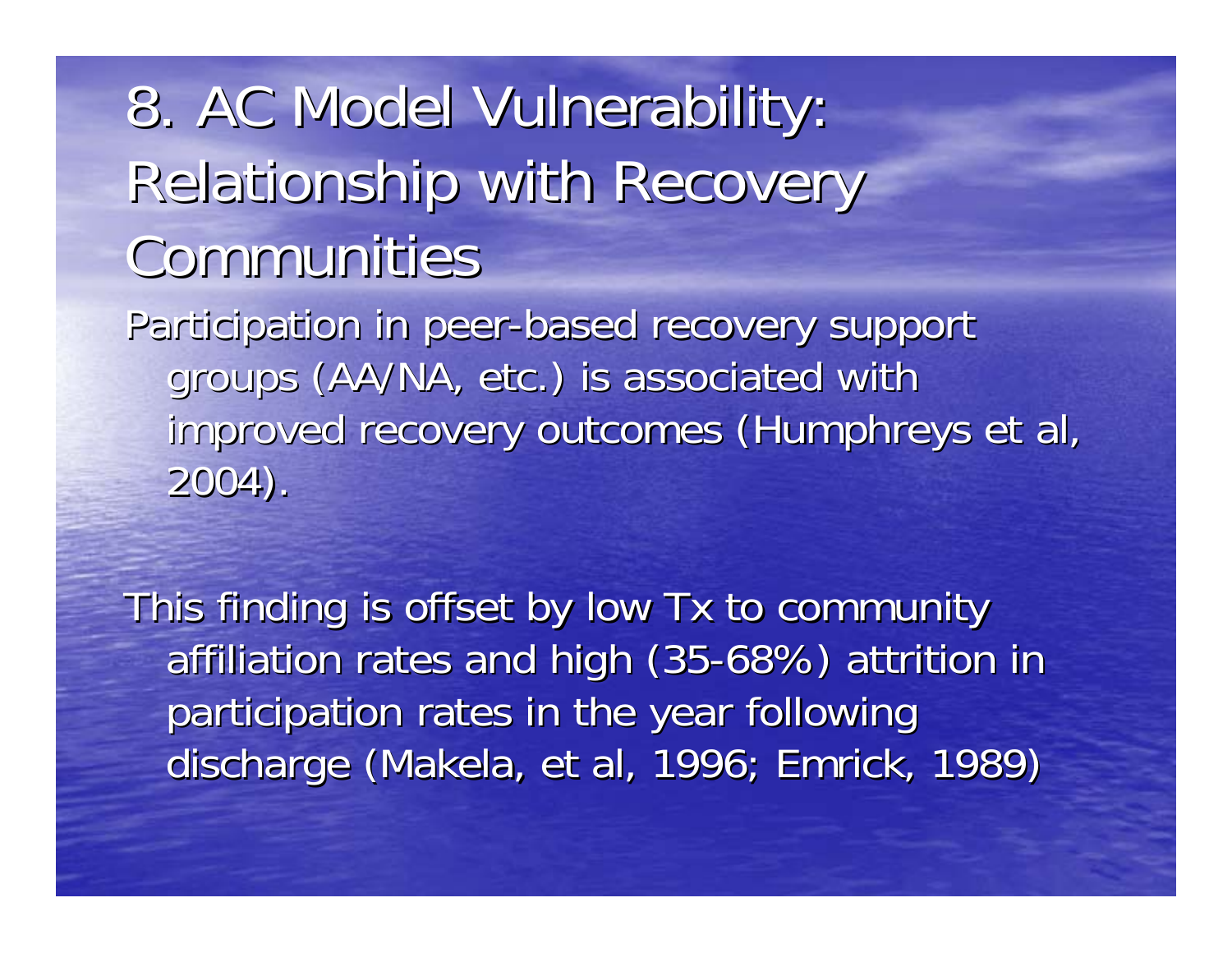### Passive/Active Linkage

Active linkage (direct connection to mutual aid during treatment) can increase affiliation rates (Weiss, et al 2000), But studies reveal most referrals from treatment to mutual aid are passive variety (verbal suggestion only) (Humphreys, et al 2004) (Humphreys, et al 2004)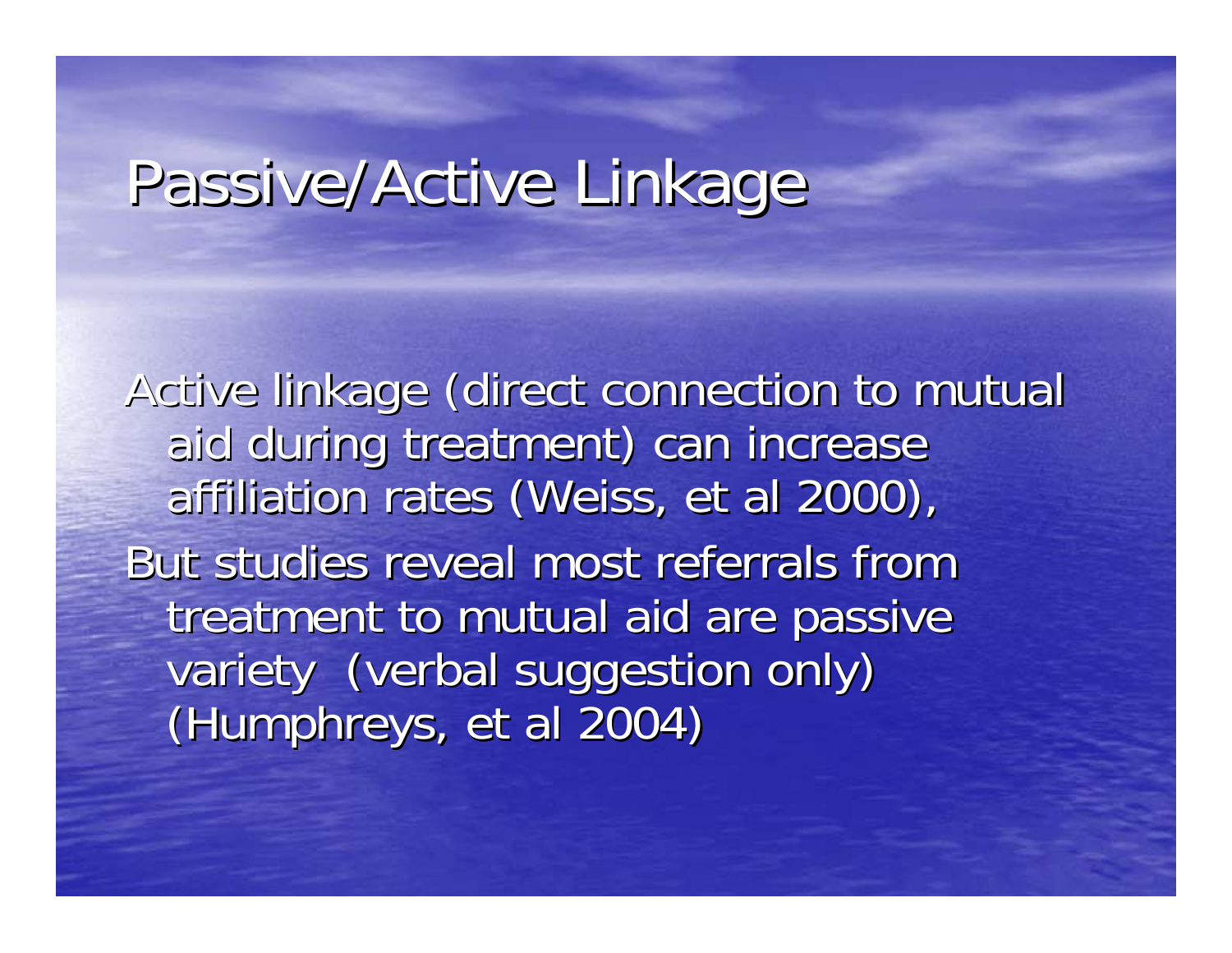## RM Model Strategy

- Staff & volunteers knowledgeable of multiple<br>pathways/styles of long-term recovery, local pathways/styles of long-term recovery, local<br>recovery community resources and Online<br>recovery support meetings and related services (White & Kurtz, 2006)
- Direct relationship with H & I committees and comparable service structures
- Recovery coaches provide assertive linkages to support groups and larger communities of recovery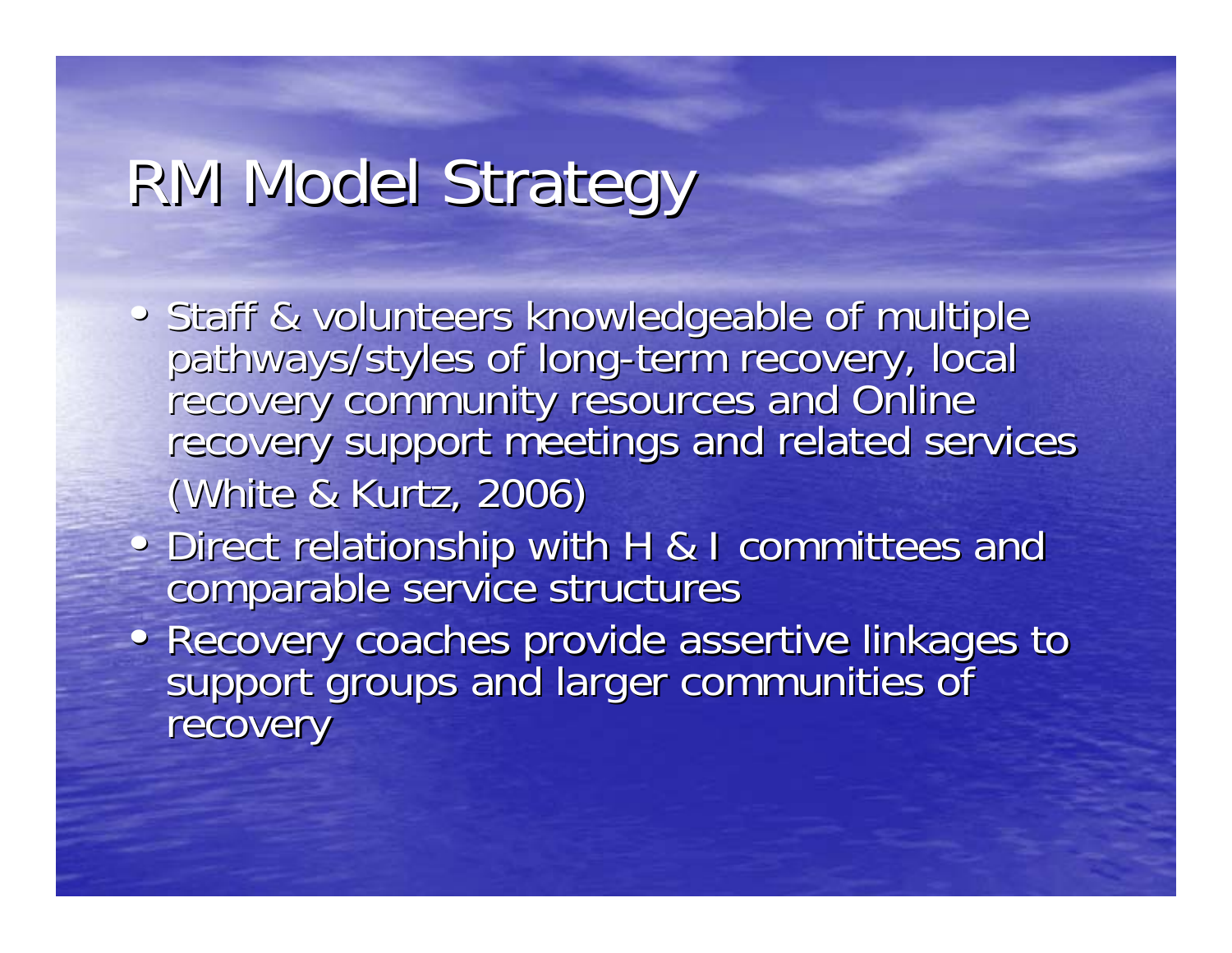### 9. AC Model: Service Relationship

Dominator-Expert Model: Recovery is based on relationships that are hierarchical, time-limited, transient and commercialized.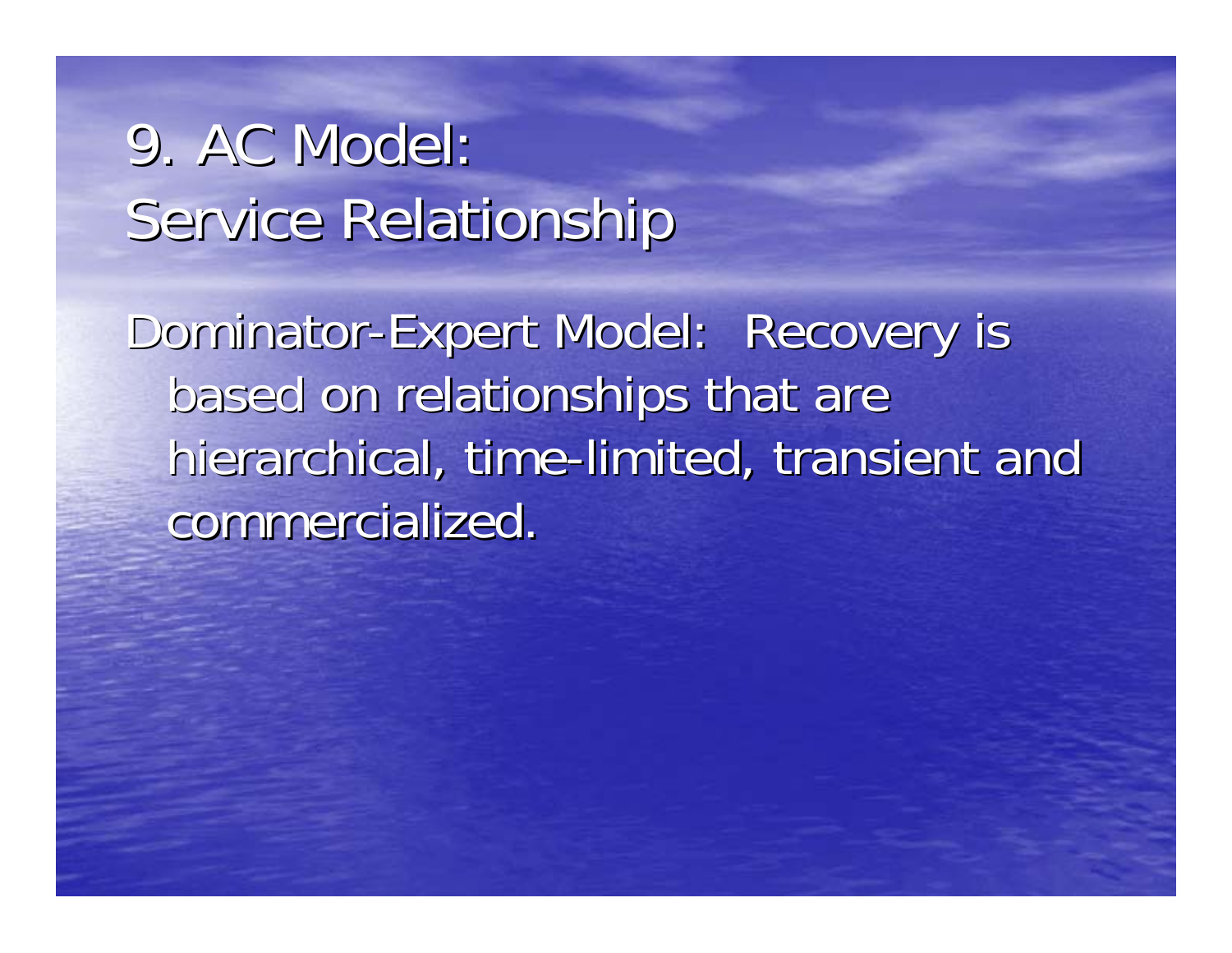#### RM Model: Service Relationship

Partnership Model: Recovery is based on<br>imbedding the client/family in recovery<br>supportive relationships that are natural,<br>reciprocal, enduring, and non-<br>commercialized.

RM is focused on continuity of contact in a<br>recovery supportive service relationship over<br>time comparable to role of primary physician. --Will require stabilization of field's workforce Philosophy of Choice / Consultation Role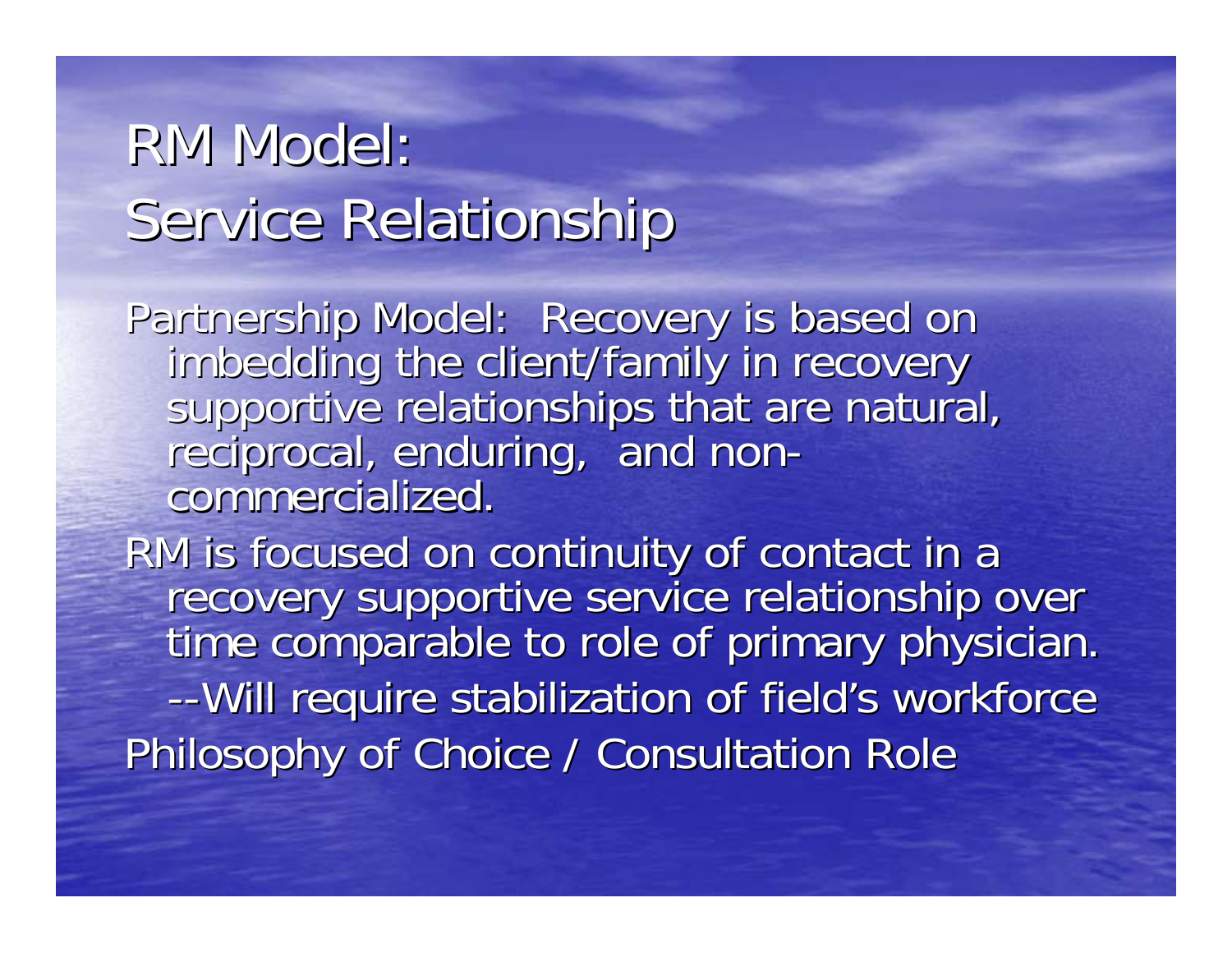### 10. AC Model Vulnerability: Evaluation

Historical focus on measurement of shortterm outcomes of a single episode of care at a single point in time following treatment; outcome is measured by pathology reduction.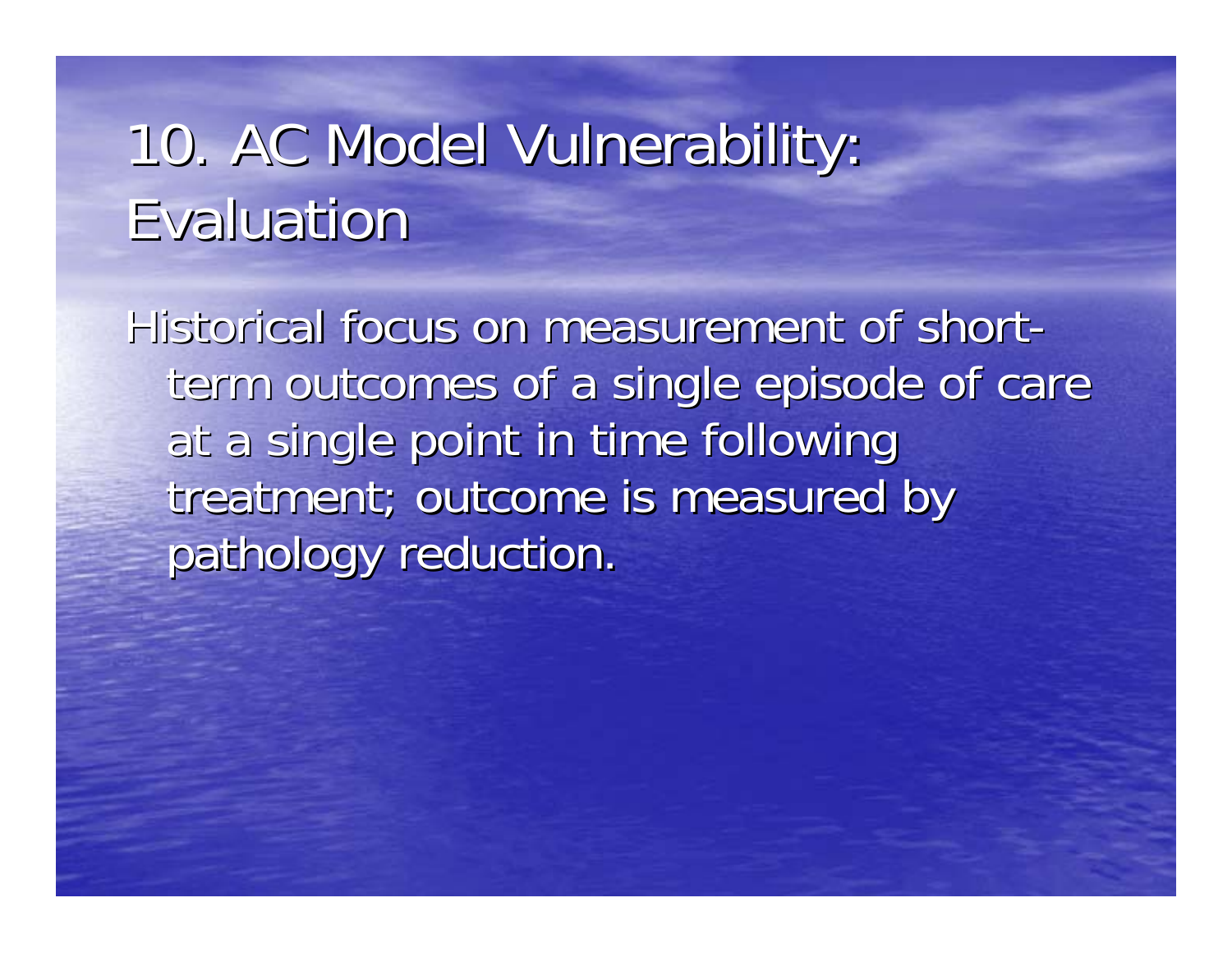### RM Model Strategy: **Evaluation**

- Focus on effect of interventions on addiction/treatment/recovery careers at multiple<br>points in time ( McLellan, 2002)
- Focus on long-term recovery processes and<br>quality of life in recovery.
- Greater involvement of clients, families & community elders in design, conduct and interpretation of outcome studies (White & interpretation of outcome studies (White &
- Search for potent service combinations and sequences.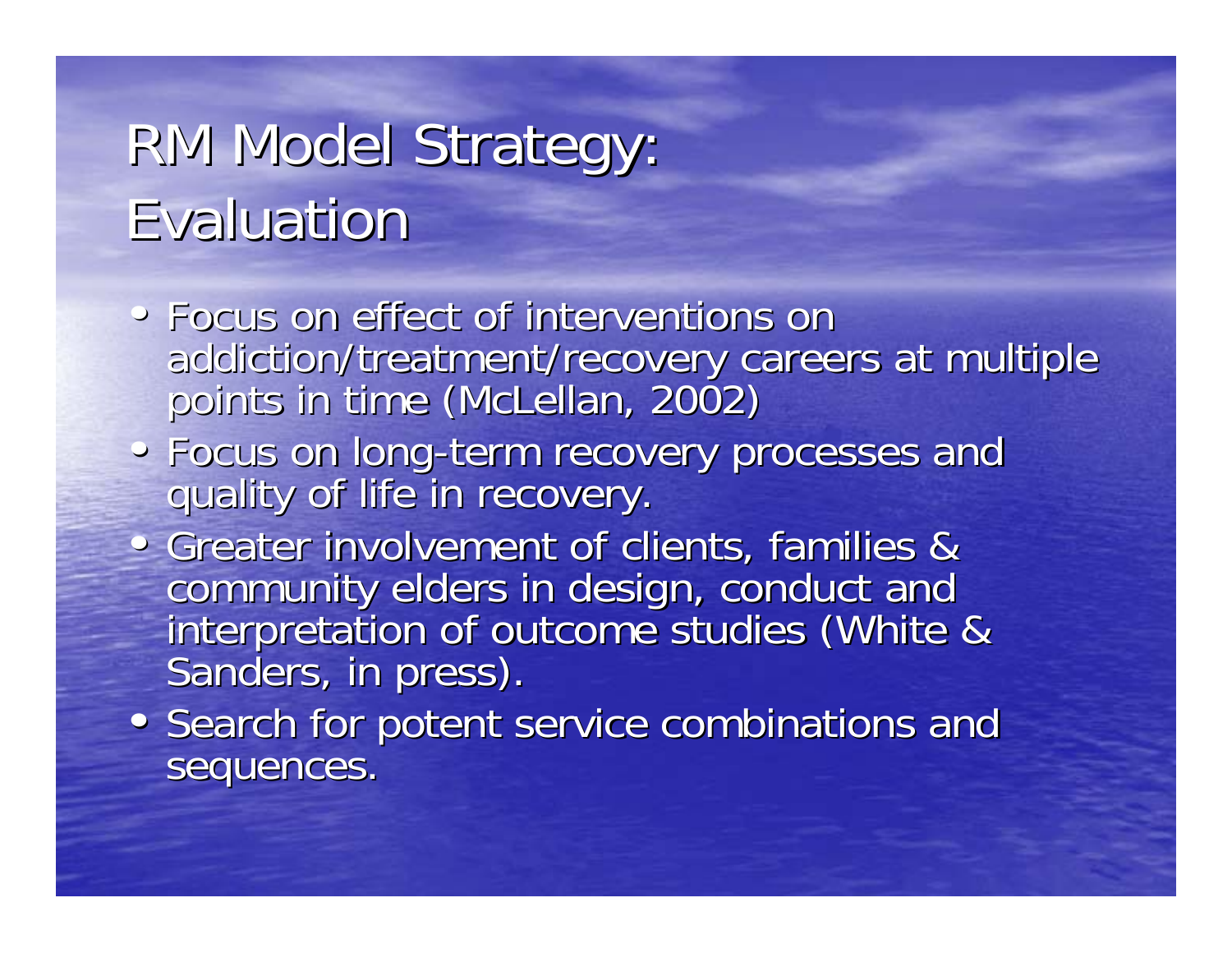### Closing Thoughts

1. ROSC and RM represent not a refinement of modern addiction treatment, but a fundamental redesign of such treatment. 2. Overselling what the AC model can 2. Overselling what the AC model can achieve to policy makers and the public risks a backlash and the revocation of addiction treatment's probationary status as a cultural institution.